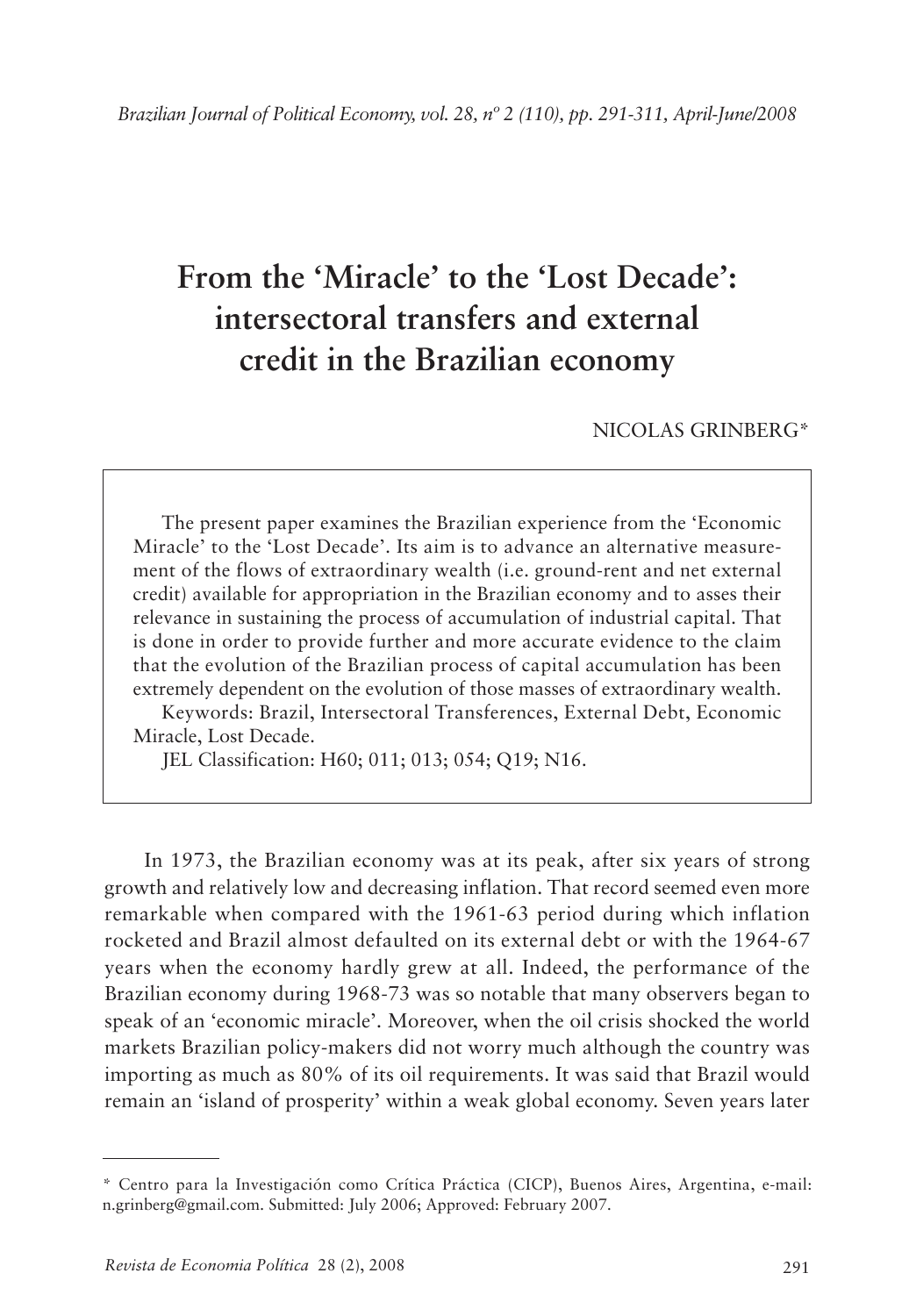Brazil was heading for its most severe post-WWII economic crisis and nobody was talking about a miraculous economy anymore.

Different interpretations have been advanced to account for the nature of the extraordinary performance of the Brazilian economy between 1968 and 1973, its slowdown during the second half of the 1970s and the 1980s crisis. While some authors signalled the changing external conditions as the main causes for both the 'boom' and 'burst' of the Brazilian economy,<sup>1</sup> other accounts emphasised the role of domestic policy-making.2 A third group, in contrast, have focused on the changing patterns of the 'dependent' nature of Brazilian capitalism.3 All of these contrasting positions have sprung from correspondingly contrasting understandings of the nature and dynamics of the Brazilian economy and society.

It is not the intention of the present paper to discuss these interpretations. Nonetheless, it can be argued that, despite their several obvious differences, these positions have something in common. Almost all specialists, irrespective of their theoretical background, believe that the transference of resources from the primary sector to the rest of the economy,<sup>4</sup> mainly the industrial sector, and the process of foreign indebtment have been substantial before the 1980s and have played key roles in the development of capitalism in Brazil, as well as in explaining its booms and bursts.

Several attempts have been advanced to measure those flows of social wealth. The aim of the present paper is to advance an alternative measurement of the intersectoral transferences and of the net inflow of credit capital, and to asses their quantitative relevance in terms of the process of capital accumulation in Brazil between the end of WWII and the late 1980s. It is believed that a more accurate measurement of these variables can contribute to the understanding of the trajectory of the Brazilian economy from the early 1960s crisis to the 'miracle' and from the latter to the 'lost decade'.

The paper is structured as follows. The next section discusses the nature of the resources transferred from the primary sector to the rest of the economy, in particular to the industrial sector, and measures their magnitude. The second section measures their magnitude in relation to the total surplus-value available for social capital's valorisation (i.e. total profits). The third section measures the magnitude of the net inflow (or outflow) of credit capital between the mid-1940s to 1990 and relates it to the total surplusvalue. The fourth section relates the evolution of those masses of extraordinary wealth to the evolution of the Brazilian economy during the period under study. The last section concludes with some remarks and questions.

<sup>&</sup>lt;sup>1</sup> See Abreu et al. (1990); Bacha (1986).

<sup>2</sup> See Simonsen (1976); Tyler (1986); Fonseca (2001).

<sup>3</sup> See Serra (1983); Bresser-Pereira (1984).

<sup>4</sup> Anglade (1985, p. 56) is an exception on this point.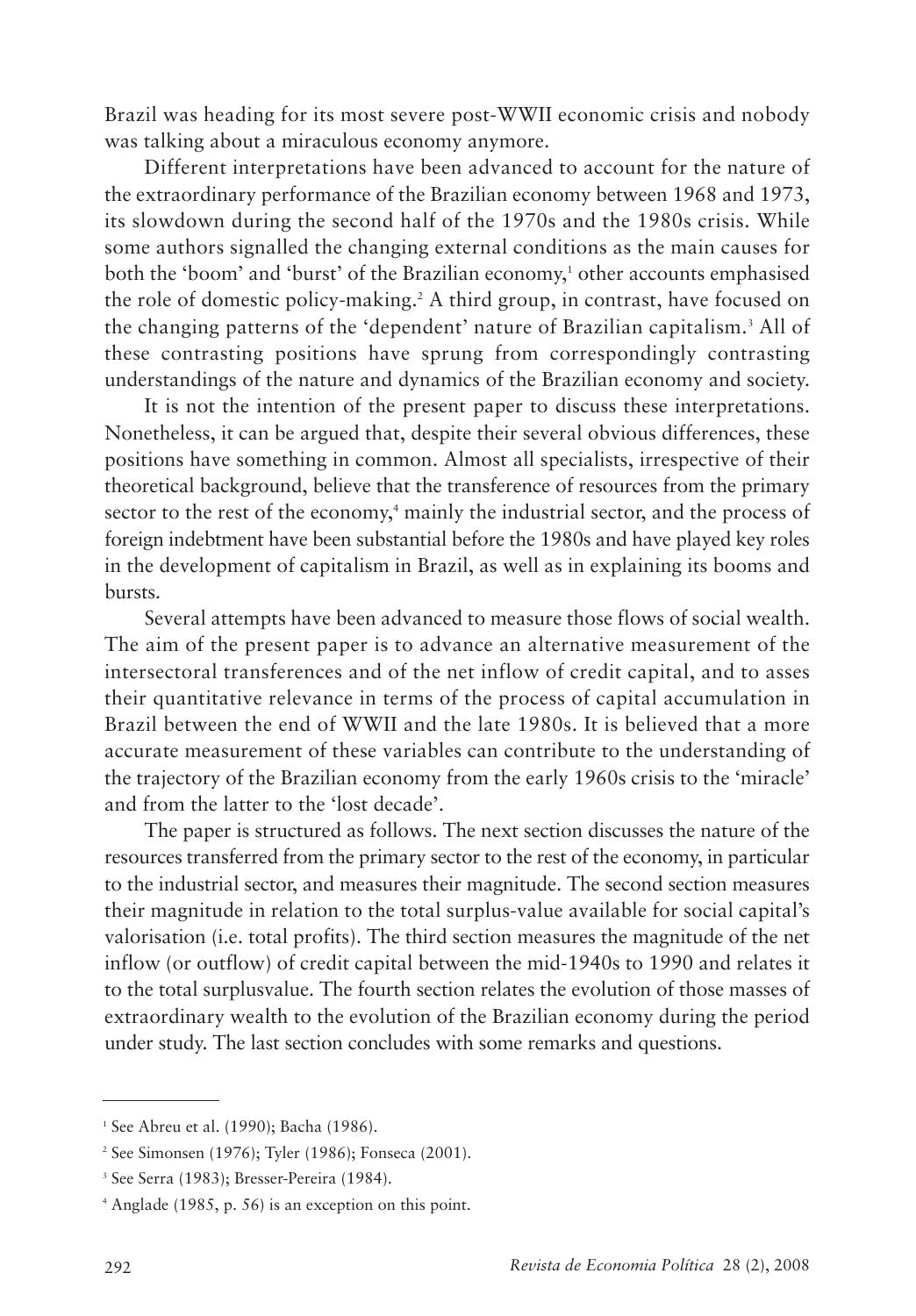# FORMS OF APPROPRIATION OF THE GROUND-RENT BY INDUSTRIAL CAPITAL IN BRAZIL

It is generally agreed among specialists that economic policies in effect in Brazil between the end of WWII and the mid 1960s entailed a strong transference of resources from the primary to other sectors of the economy to promote industrialization.5 It is also frequently suggested that those transferences continued during the post-1964 period, although with less intensity.<sup>6</sup> Strong differences arise, however, regarding the source and nature of the transferred resources.

Orthodox authors, for instance, have argued that resources transferred to the industrial sector originated in the 'agriculturalist's wealth'.7 This opinion was shared, up to a certain extent, by some structuralist authors, who referred to it as the agrarian 'surpluses'.8 However, that could hardly be the case if those terms referred to a portion of the normal profits of agrarian capitals. Agrarian capital, as any other productive capital, would have, on average, withdrawn from that sector of the economy if it was not normally valorising there.<sup>9</sup> Neither could those resources *normally* and solely come from the extraordinary low wages paid to rural workers. In most of its primary productions, Brazilian capitals were competing in the world markets with producers from countries where wages were at least as low as those prevailing in Brazil. They were therefore doubtfully making any substantial and constant extra profit from the cheapness of the labour-force they employed. On the contrary, those resources could *normally* come from the remaining portion of value contained in the price of agrarian and mining goods and therefore received by the primary sector, the *ground-rent*. <sup>10</sup> In other words,

<sup>5</sup> See Syvrud (1974, pp. 216-9); Graham et al. (1987 2-3).

<sup>6</sup> See Oliveira (1986, pp. 91-109); Graham, et al. (1987 17-8); Andrade Alves and Pastore (1978).

<sup>7</sup> See Gudin (1969).

<sup>8</sup> See Bacha (1978).

<sup>9</sup> On the contrary, agrarian production expanded continuously during the entire period. See Graham et al. (1987). Moreover, as Bacha (1978, p. 144) noticed, the fast expansion of coffee production during the period of higher 'taxation' (i.e. 1947-1954) is an indication that normal profitability was not affected.

<sup>&</sup>lt;sup>10</sup> As the prices of primary goods in the world markets are determined by production costs prevailing in world's marginal (i.e. less fertile or accessible) agrarian and mining lands for whose product there is a solvent demand, the rate of profit is potentially higher for those individual capitals operating in non-marginal lands where relatively favourable natural conditions allow lower production costs. Although extremely attractive for agrarian and mining individual capitals, their competition to rent those lands in which the *differentially* favourable natural conditions prevail increases their rental prices and therefore allows landowners to appropriate those extraordinary profits under the form of (differential) ground-rent paid for the use of agrarian and mining grounds. In contrast with all other goods and services, agrarian and mining commodities (except those produced in the margins) thus circulate in the world markets at prices which contain not only the costs involved in their production and the normal profit of individual capitals but also a portion of value in the form of differential ground-rent.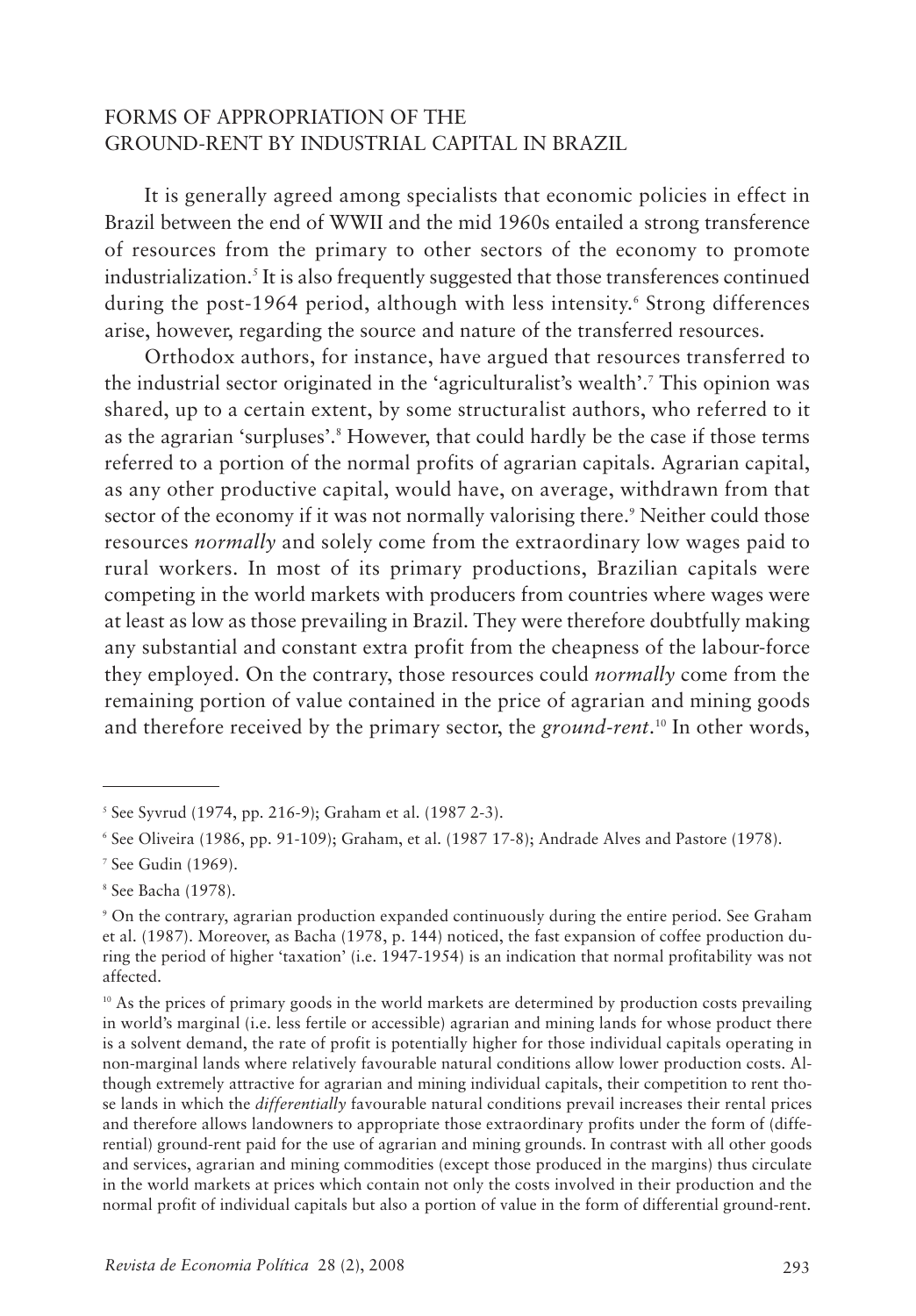only the extraordinary profits available in the primary sector due to the monopoly over an irreproducible mean of production, which take the form of ground-rent, could be *normally* transferred to the rest of the economy. Indeed, landowners, unlike agrarian and mining capitalists, had no choice but to 'accept', not without resistance, the loss of a portion of the ground-rent as a condition to unproductively consume the rest of it. Moreover, in the case of publicly owned mining and hydraulic lands, the state could transfer the ground-rent to the rest of the economy without any conflict at all.

Although the transference to, and appropriation by, industrial capital of a portion of the ground-rent took different forms over the period, all of them entailed the action of the state through its policies. Among them, two types of mechanisms prevailed. First, some policies, such as the combination of an overvalued currency and discriminatory import taxes, allowed the direct appropriation of a portion of the ground-rent by industrial capital. Secondly, other policies, such as the provision of inputs and credit at subsidised rates by the public sector and its contribution to the expansion of the domestic markets, transferred to the industrial sector a portion of the ground-rent previously appropriated by the state.<sup>11</sup>

Effectively, during most of the period before 1982 governments fixed the commercial exchange rates at levels that never reflected the purchasing power of the national currency. As a result, the national currency became overvalued. In those circumstances, exporters were forced to sale their foreign exchange below its value, losing therefore a fraction of the sale price which, as it was seen before, could not normally be other than a portion of the ground-rent contained in them.12 In fact, capitals producing goods which were not bearers of ground-rent (i.e. others than primary or semi-manufactured goods) could only export by receiving subsidies compensating for the effect of the overvaluation on their normal profits.

A large portion of that value 'retained' in the foreign exchange market was directly appropriated by industrial capitals when purchasing foreign exchange

See Marx (1981, pp. 779-87). Moreover, since owners of marginal lands also receive a rent in exchange for the productive use of their lands, the commercial price of primary goods is set further above their prices of production to include this type of rent of simple *absolute* monopoly. See Marx (1981, pp. 882- 907). However, unlike the differential part of the rent, the magnitude of this last portion varies not according to the fertility of the soil but to the monopoly power of landowners relative to the size of the demand. The characteristics of mining productions (i.e. the possibility of stopping production without losing the scarce natural resource) means that mining landowners have, *ceteris paribus*, more monopoly power than the agrarian ones and therefore the absolute rent is relatively much larger in the mining than in the agrarian sector where it tends to be insignificant. See Iñigo Carrera (2007, pp. 11-3).

<sup>&</sup>lt;sup>11</sup> The effect of most of these policies upon the appropriation of the ground-rent was first presented in Iñigo Carrera (2007) for the Argentinean case.

 $12$  It is possible that in the case of coffee, before the mid-1960s, the rent of simple absolute monopoly was relatively important, vis-à-vis the differential rent, due to Brazilian quasi-monopoly on the world production of the grain and the high inelasticity of its demand.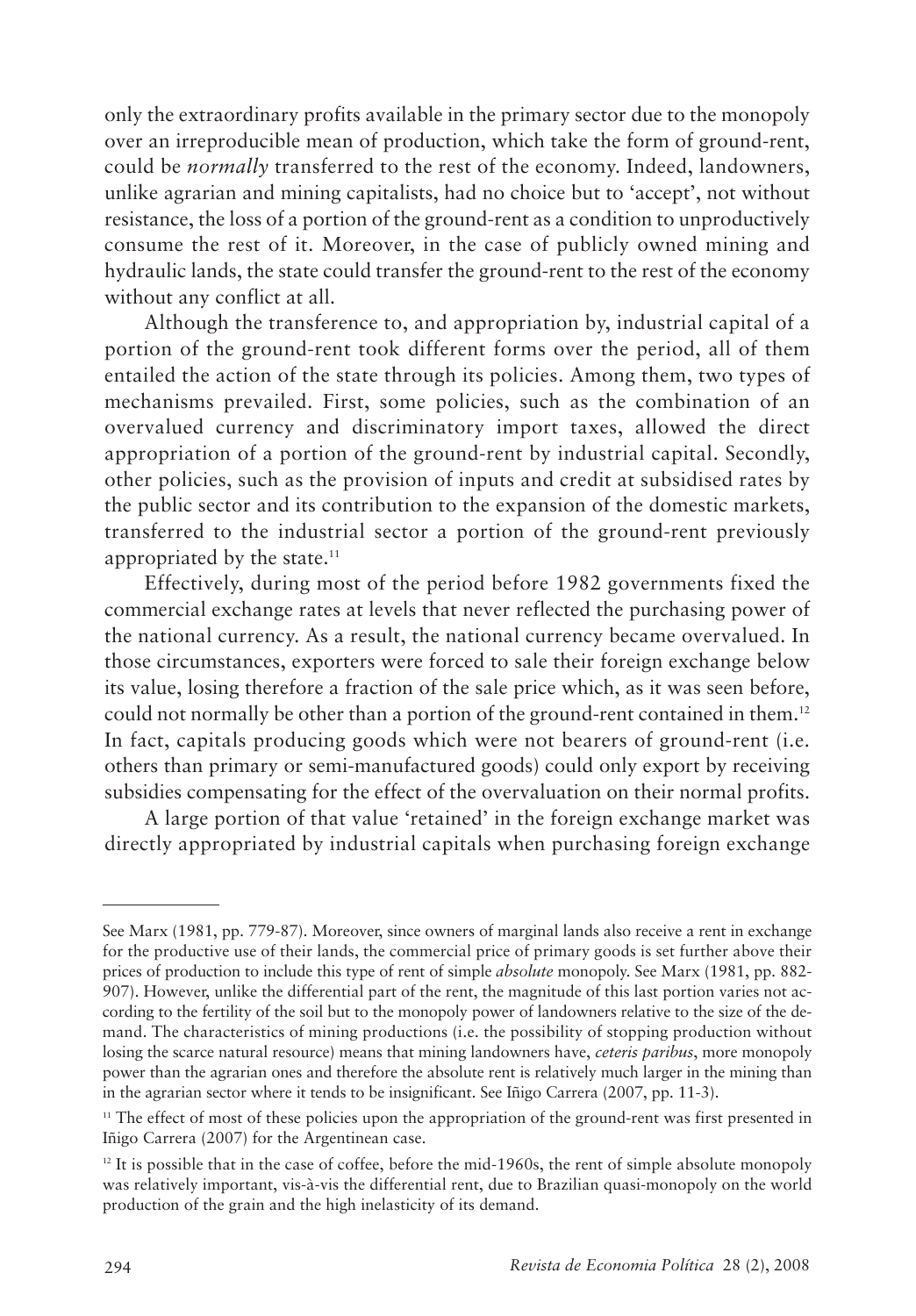either to import machinery and inputs at particularly low rates or to deliver profits abroad as in the case of MNCs.13 This lowered their production costs and multiplied industrial capital's profits respectively. Additionally, the overvaluation of the currency also reduced primary goods' prices in the domestic markets because those commodities were exported or they could have otherwise been imported at an overvalued exchange rate (sometimes by the state trade monopolies as were the cases of wheat and oil). This not only granted industrial capitals the possibility to purchase raw materials below their international prices (which contained the ground-rent) but also to have access to a cheapened labour-force as several wagegoods circulated locally at reduced prices.14

Simultaneously, several policies were implemented to protect the domestic market in which industrial capitals realised the appropriation of the ground-rent when selling their production. In effect, between 1947 and 1961, when the currency was strongly overvalued, a system of import quotas (1947-53) or multiple exchange rates (1953-61), together with the Law of Similarity,<sup>15</sup> protected the domestic markets by respectively reducing the supply or increasing the price of foreign exchange used to import goods competing with local productions.<sup>16</sup> Finally, by 1957 a tariff reform was implemented introducing ad-valorem import duties which increased the absolute level of protection of the domestic market and gave final shape to the system.<sup>17</sup> In contrast, imports of capital goods and industrial inputs not produced locally paid taxes which were usually lower than the degree of overvaluation.<sup>18</sup>

The overvaluation of the currency not only transferred resources from the primary to the industrial sector; indeed another portion of the ground-rent retained in the exchange process was appropriated by the public sector through the import taxes paid with an overvalued currency<sup>19</sup> or the monopolist administration of the foreign exchange market as was the case during the Auction System (1953-61) when the average price at which the state sold foreign currency to importers was above that at which it had bought it from exporters.<sup>20</sup>

<sup>13</sup> See Malan and Bergsman (1970, pp. 151-5).

<sup>14</sup> See Oliveira (1986, p. 92).

<sup>&</sup>lt;sup>15</sup> The Law of Similarity has its origins in 1911 but was made an effective instrument of industrial policy only in 1949. In principle, it forbade the importation of industrial goods that could be produced locally at the same price and quality of their international competitors. In practise, it functioned as a market protection. See Baer (1995, pp. 58-9).

<sup>16</sup> See Malan and Bergsman (1970, pp. 150-60).

<sup>17</sup> See Baer (1995, pp. 56-8).

<sup>&</sup>lt;sup>18</sup> See Malan and Bergsman (1970, pp. 173-4); Von Doellinger et al. (1974, p. 134).

<sup>&</sup>lt;sup>19</sup> The overvaluation of the currency lowered the price of imported goods and therefore allowed importers to pay relatively high import taxes.

<sup>20</sup> See Avelãs Nunes (1990, p. 211).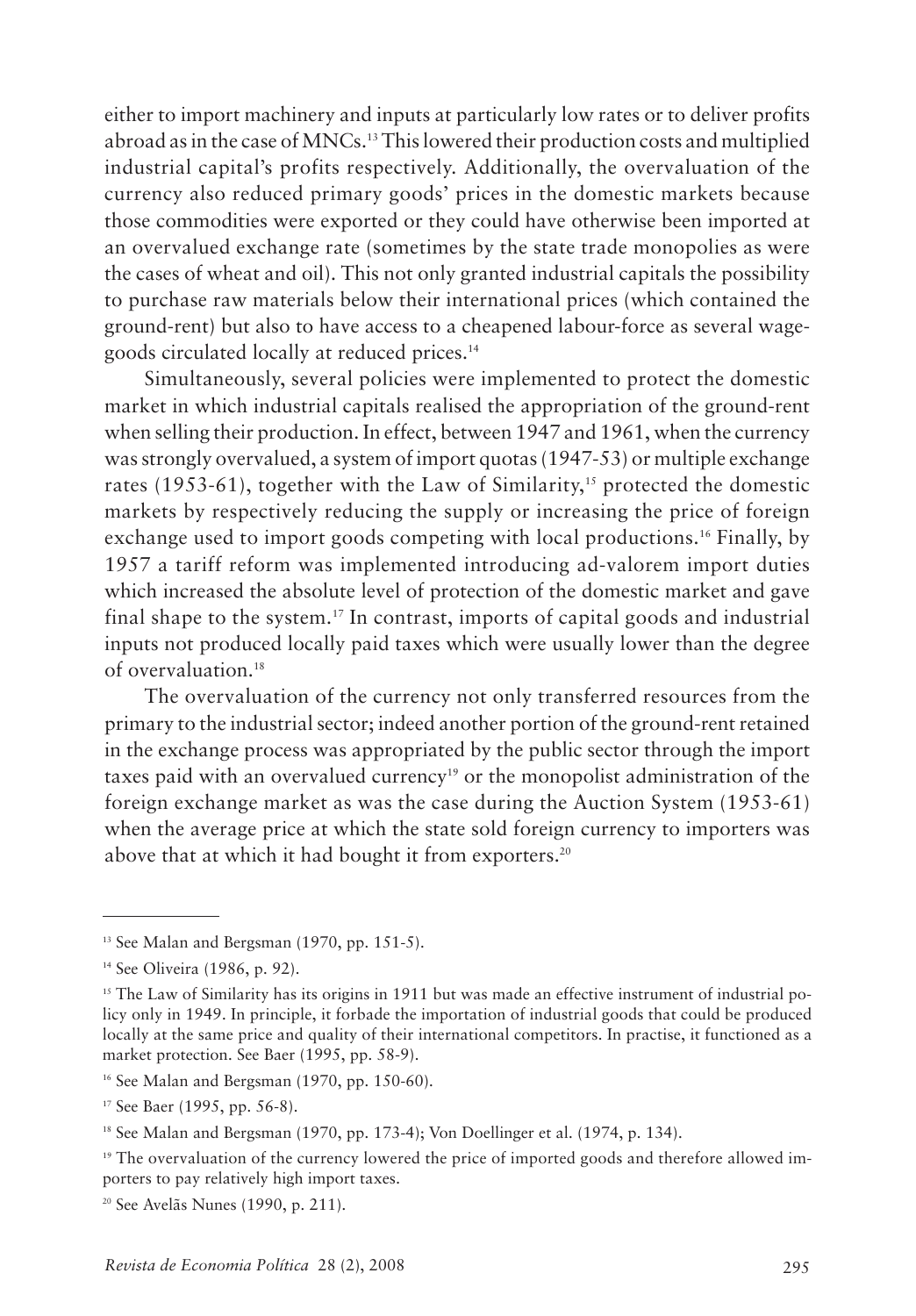Since 1961, when foreign exchange rates were reunified and the national currency lost part of its value, several other policies began to complement the overvaluation as forms of appropriation of the ground-rent materialised in the price of primary goods. Starting that year, particular export taxes, known as 'contribution quotas', began to be applied to the international trade of coffee and later cocoa, to 'compensate' for the relative devaluation of the export exchange rate.<sup>21</sup> Though some of those funds were used to stock part of the production in years of low prices, another part of them, particularly in the case of coffee, ended up in the public treasury together with a portion of the proceeds of the sale of accumulated stocks. In any case, the evolution of the rate of those taxes became inversely proportional to the degree of the overvaluation of the currency. Furthermore, in 1966, while the currency continued its path of devaluation (i.e. became less overvalued), a Tax Reform created two new export taxes exclusively applied to primary goods. The first one, collected by the National Treasury, was made effective only to compensate for strong devaluations. The latter, the ICM (a value-added tax) collected by regional governments, remained constantly in effect until 1996, averaging 16%-18% of the sale price. Though the ICM was in principle a tax applied to all sales both in the domestic and external markets, the ICM on exports acted, in practice, as an export tax, as value-added taxes were also charged on destinations.<sup>22</sup> Moreover, acknowledging this duplication, in 1967 all non-primary exports became exempted from paying the ICM on exports.<sup>23</sup> Export taxes, general or particular, not only retained in the public sector's treasury a portion of the price of the internationally traded commodities, which was in fact a part of the ground-rent, but also reduced primary goods' domestic prices, thus allowing industrial capital to appropriate another portion of the groundrent when directly or indirectly consuming those commodities. This also applied to those primary goods which were only occasionally exported, such as beans and rice, as they were subjected to those export taxes on those occasions.

In the particular case of sugar, the public sector also monopolized its external trade through the Institute of Sugar and Alcohol (IAA). By usually buying domestic production below the international price at which it was later sold in the world markets, the IAA was able to appropriate another portion of the ground-rent materialised in the price of sugar. Most of the value retained by the IAA was used to finance the expansion of the processing industry (i.e. industrial capital) and during the 1980s the substitution of oil by alcohol.<sup>24</sup>

Furthermore, during some periods, the prohibition to export several raw

<sup>21</sup> See Brandão and Carvalho (1991, p. 249); Carvalho Filho (1976, p. 47).

 $22$  See Helfand (2000, pp. 464-5).

 $23$  See Von Doellinger et al. (1974, p. 29).

<sup>24</sup> See Nunberg (1987, pp. 66-71).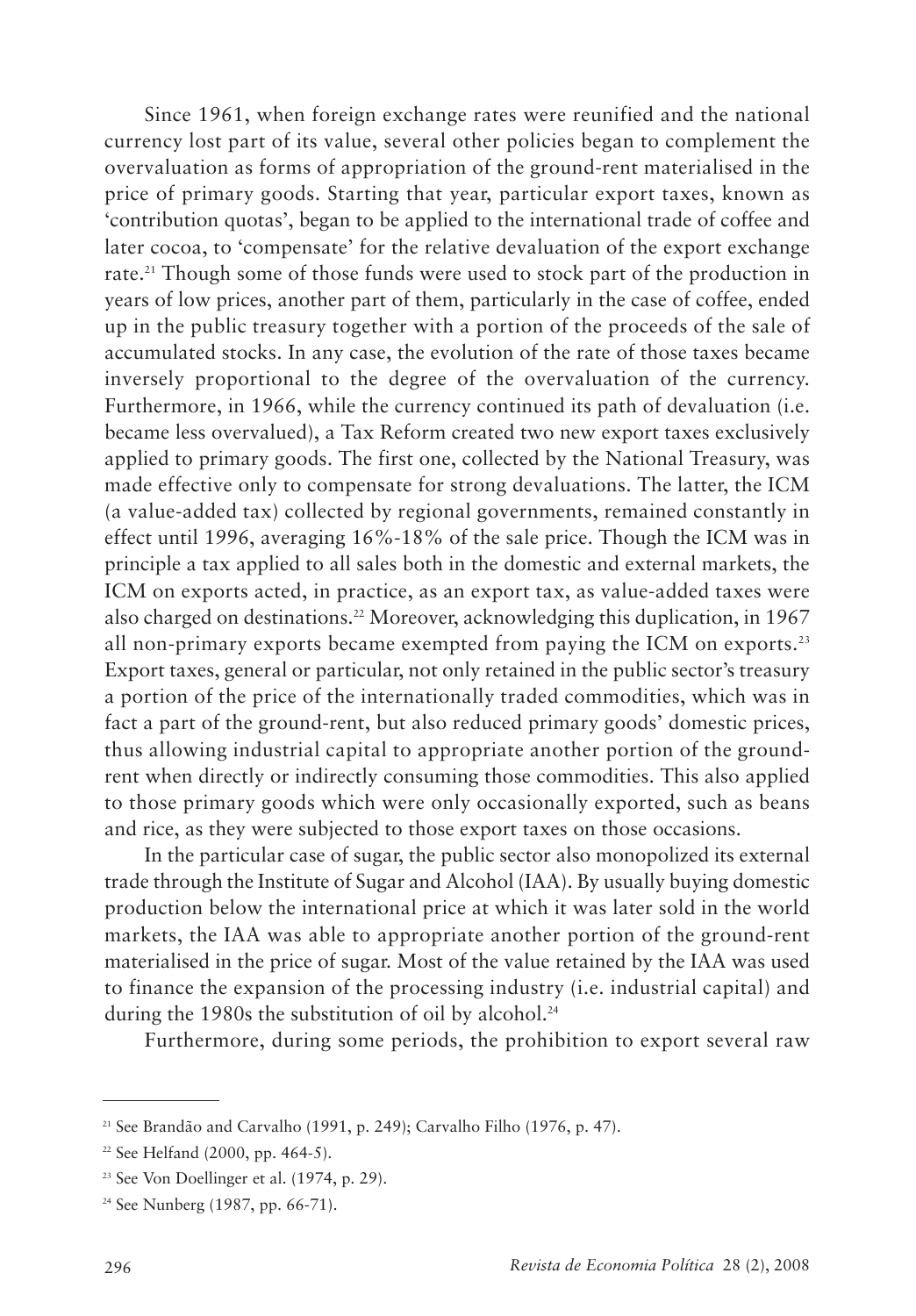materials, in particular cotton and soybeans, and the eventual imposition of maximum prices also pushed the domestic prices of these goods further below their international level, thus allowing the industrial sector to appropriate another portion of the ground-rent materialised in them.25

Though several policies were also implemented in order to transfer resources to the agrarian sector and therefore to 'counterbalance' the effect of those reviewed above, none of them entailed, in practise, a substantial reduction in the degree of appropriation of the ground-rent. For instance, the system of minimum prices, implemented since the 1950s, was only effective during years of particularly low international prices.26 On its turn, the subsidised credit provided by the Bank of Brazil was quantitatively significant only between 1974 and 1982.<sup>27</sup> Moreover, those resources were mainly made of externally borrowed funds and usually directed to the purchase of tractors and fertilizers, thus constituting, in practise, an expansion of demand for the machinery and chemical industries.

The portion of the ground-rent appropriated by the state either through import duties, the monopoly of the foreign exchange market or export taxes followed later its course to feed industrial capital's profits through the public sector's budget and activities. In fact, the public sector not only almost continuously provided industrial capitals with inputs and credit at below market rates<sup>28</sup> but also constituted an always expanding market for industrial goods either directly through its purchases or indirectly through the individual consumption of its over-expanded workforce.<sup>29</sup>

# MAGNITUDE OF THE APPROPRIATED GROUND-RENT

Several attempts have been made to measure the magnitude of the resources transferred from the agrarian to the industrial sector.<sup>30</sup> In general, however, those attempts have used methodologies which greatly differ from the one put forward in the present paper. The most commonly used method proceeds by estimating the total 'intersectoral transferences of income' as composed by the net addition

<sup>&</sup>lt;sup>25</sup> See Graham et al. (1987, p. 7); Helfand (1999, p. 7)

<sup>&</sup>lt;sup>26</sup> They were otherwise usually below the market price of agrarian goods. See Helfand (1999, p. 20).

<sup>27</sup> See Helfand (1999, pp. 7-17); Graham et al. (1987, pp. 22-4).

 $28$  Until 1966, the Usury Law set a 12% limit on nominal interest rates. With inflation rates averaging 27.5% in the period 1946-65 and only in 1948-49 below that figure, real interest rates were constantly negative. See Anglade (1985, pp. 87-91). After 1966, real interests lent by public banks remained below market rates, especially during the 1970s when they were usually negative. See Batista (1992, p. 119).

<sup>29</sup> See Avelãs Nunes (1990, pp. 193-4).

<sup>30</sup> See Oliveira (1986); Brandão and Carvalho (1991).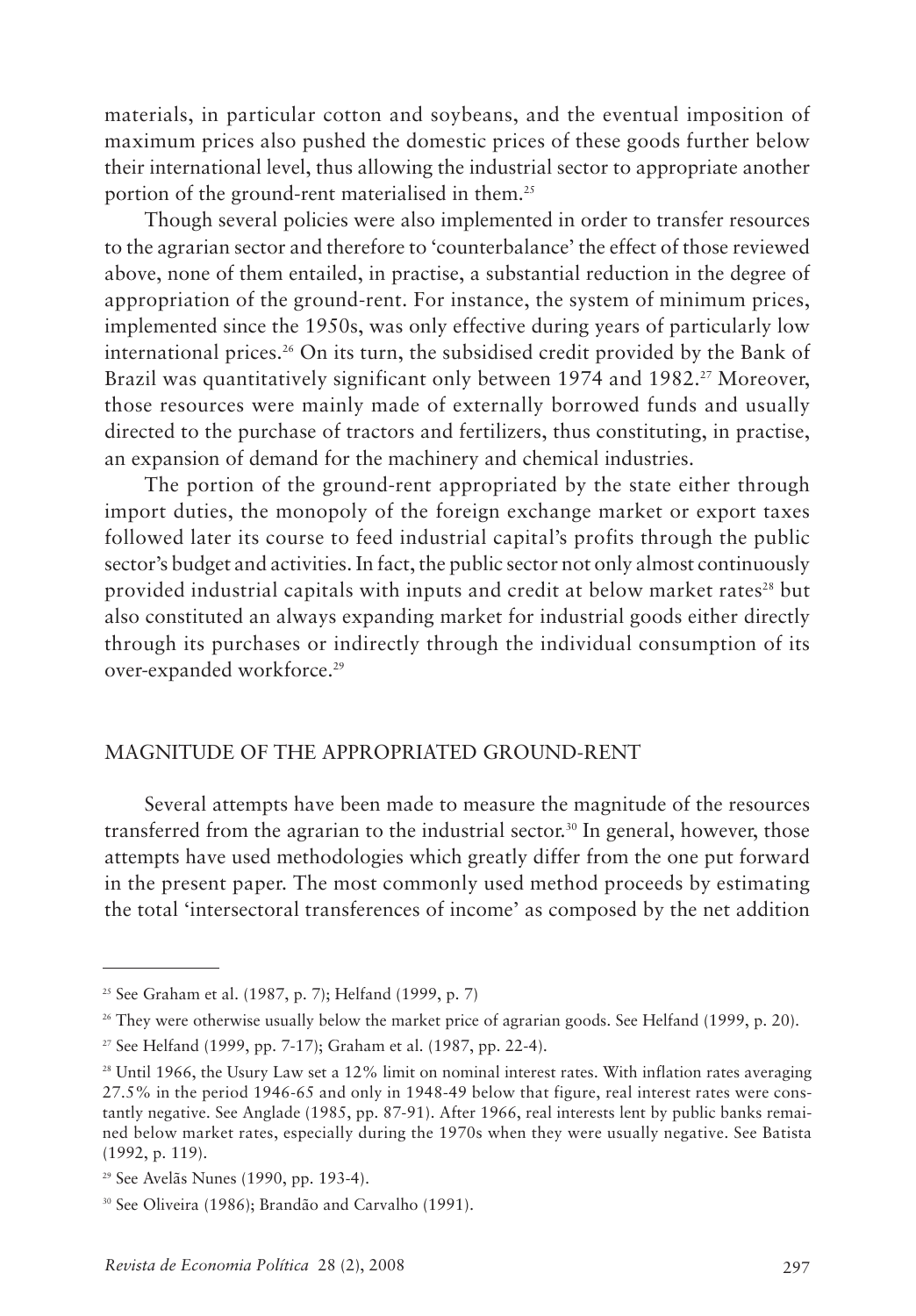of two resource movements: the 'implicit taxation' of the agrarian sector and the net subsidies granted to it. Both are calculated as divergences of the actual prices received and paid by farmers (the 'implicit exchange rate') from those which they would have received and paid in the absence of 'distortions' (the 'free-trade equilibrium exchange rate'). The 'free-trade equilibrium exchange rate', on its turn, is calculated as the exchange rate that would balance the external trade account considering the multiple factors affecting imports and exports, such as taxes, deposits, quantitative controls, etc. However, by trying to simultaneously measure the effect of all policies affecting the external trade of primary goods, this methodology ends up missing what is at stake through their combined implementation. For instance, import taxes and export subsidies are considered as counterbalances of the overvaluation despite the fact that they were never universally applied. Consequently, some authors have reached the curious conclusion that between 1949 and 1953, the period of strongest overvaluation of the Brazilian currency since WWII, not only was there no appropriation of any portion of the agricultural income but the sector received a net transference from the rest of the economy equivalent to 2% of its earnings. As the current account was in equilibrium during that period the 'implicit exchange rate' is assumed to have been equal to the 'free-trade equilibrium exchange rate'.<sup>31</sup> However, contrary to this assertion, that was not the result of any market equilibrium but of strong import controls (i.e. the opposite of 'free-trade') since there was indeed a strong incentive to import due to the sharp overvaluation of the currency.

In order to avoid these flaws, another approach is followed here, individually considering the effects of all the forms of appropriation described earlier.<sup>32</sup> In fact, the knowledge of the qualitative nature of the resources transferred (i.e. the realisation that they were a portion of the ground-rent instead of the unspecific 'rural incomes') allows a more accurate measurement of the magnitudes involved. A detailed examination of the methodology follows.

# **Ground-rent appropriated through the effect of the overvaluation of the currency**

In order to measure the magnitude of the ground-rent appropriated each year through the effect of the overvaluation of the currency, it is first necessary to have a measure of the degree of the overvaluation prevailing each year. For that purpose, the effective yearly average export exchange rate is compared with the purchasing power parity (PPP). The former is calculated using the relative evolution of

<sup>31</sup> See Oliveira (1986, p. 105-8).

<sup>&</sup>lt;sup>32</sup> The model presented here is an adaptation for the Brazilian circumstances of a model originally developed to measure the magnitude of the appropriated ground-rent in Argentina by Iñigo Carrera (2007).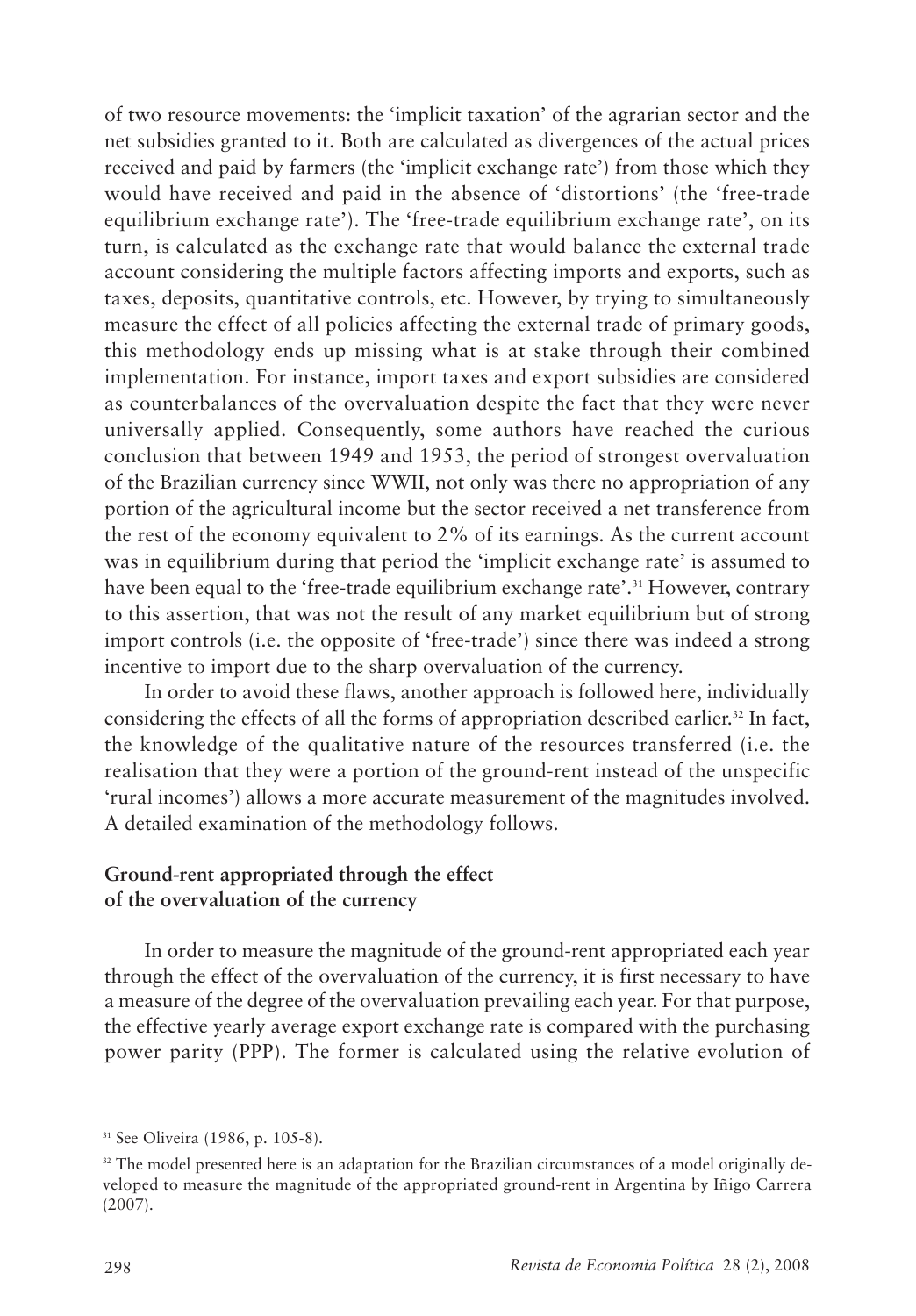Brazilian and US consumer price indexes corrected by the relative evolution of labour productivity in the manufacturing sector.<sup>33</sup> The period 1968-88 is used as a base in order to minimize the possible distortions emerging from using a base year in which the currency was heavily overvalued or circumstantially strongly undervalued. The following figure plots the movements of the export exchange rate of the Brazilian currency around its PPP.



Graph 1 Movements of the export exchange rate around its PPP

The measurement of the magnitude of the portion of the ground-rent appropriated through the effect of the overvaluation of the currency on the value of exports and the prices of domestically consumed primary and semimanufactured<sup>34</sup> goods must be done separately.

The ground-rent appropriated through the effect of the overvaluation of the currency on the value of primary goods exports is calculated in the following way:

$$
O_i = \Big[ \Big( 1 - 1 / \Big( per_i / ner_i \Big) \Big) \Big]
$$
  

$$
a_1 = \sum_{y=1}^n O_i * \Big( x_{yi} * p_{yi} \Big)
$$

Where,

Sources: Instituto Brasileiro de Estatistica e Geografia (IBGE), Bureau of Labour Statistics (BLS) and Oxford Latin American Economic History Database (OXLAD), Malan and Bergsman (1970).

<sup>&</sup>lt;sup>33</sup> See Iñigo Carrera (2007) for a wide discussion of the literature on PPP and the justification of the methodology used here.

<sup>&</sup>lt;sup>34</sup> Though the overvaluation of the currency acted over all exports, industrial goods received subsidies which at least compensated it.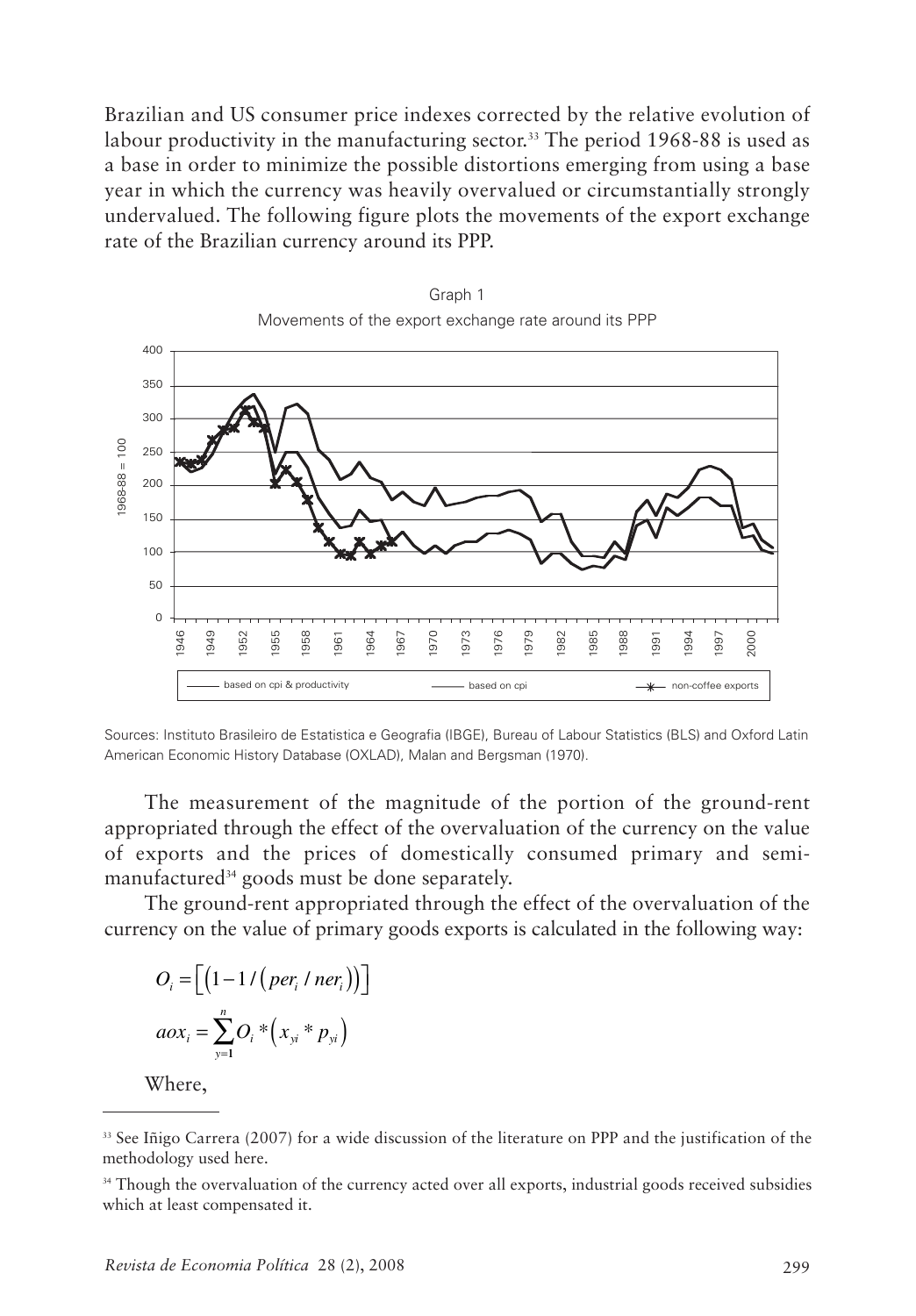*oi* is the portion of the value of exports appropriated through the effect of the overvaluation of the currency in the year *i*;

*ner<sub>i</sub>* is the nominal commercial exchange rate in the year  $i$ ;

*per<sub>i</sub>* is the PPP exchange rate in the year  $i$ ;

 $x<sub>y</sub>$  is the quantity exported of the good *y* in the year *i*;

 $p_y$  is the Free On Board (FOB) price in US\$ of the good *y* in the year *i*;

*aoxi* is the total value in current US\$ appropriated through the overvaluation of the currency over primary and semi-manufactured goods exports the year *i.*

On its turn, the total value of the ground-rent appropriated through the effect of the overvaluation of the currency over the prices of primary goods consumed domestically is calculated in the following way:

$$
aoc_i = \sum_{y=1}^n O_i * (c_{yi} * p_{yi})
$$
  

$$
c_{yi} = p_{yi} - x_{yi}
$$

Where,

*aoci* is the total value in national currency appropriated through the effect of the overvaluation of the currency over the price of locally consumed primary goods in the year *i*;

 $c_{vi}$  is the value in US\$ of the local consumption of the good *y* on the year *i*;

 $tp_{yi}$  is the total production of the good *y* in the year *i*.

In this paper it is calculated over the domestic consumption of sugar, beans, cotton, corn, rice, soybeans, cocoa and iron ore. They have constituted not only the basic consumption of the local labour-force but also the main raw materials for the local industry. It should be noticed that this procedure underestimates the total magnitude of the appropriated ground-rent. The domestic consumption of coffee is not included because a large portion of its annual production has been usually stocked and therefore it is not possible to know the exact magnitude of its final domestic consumption.

The total magnitude (in current US\$) of the ground-rent appropriated through the effect of the overvaluation of the currency on the year *i* is then:

# $aot_i = aox_i + aoc_i$

In order to convert the total value of the ground-rent appropriated through the overvaluation of the currency into current Brazilian national currency it is necessary to multiply it for the PPP exchange rate (*per<sub>i</sub>*):

# $a \circ t \cdot c_i = a \circ t_i * p \cdot c_i$

Finally, to be able to compare that magnitude of value along time, it is necessary to convert it into local currency of constant purchasing power as follows: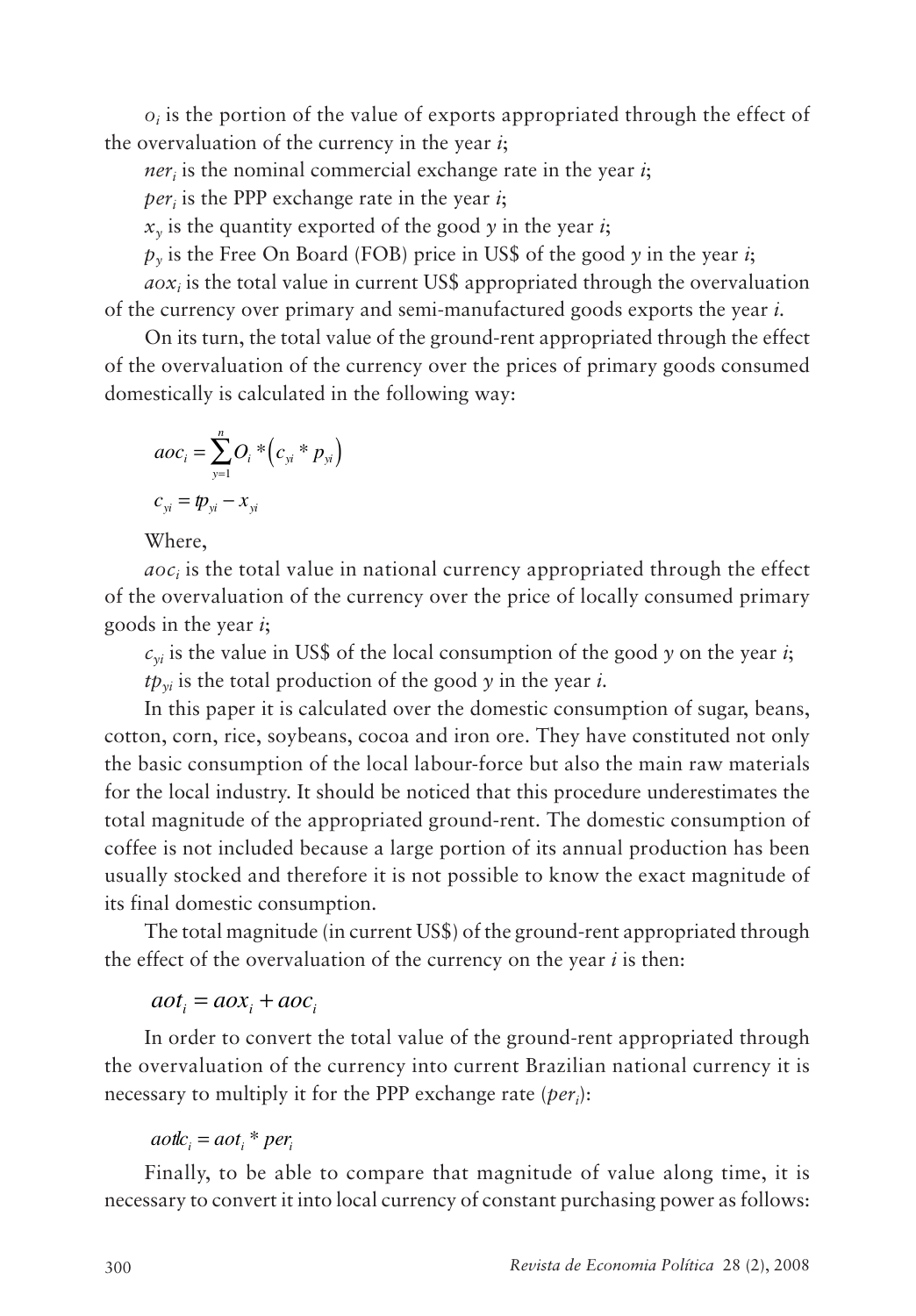$a \circ t \circ c_{i} = a \circ t \circ c_i * (c \circ i_{i} \circ c \circ i_i)$ 

Where,  $\frac{c\pi i_{2004}}{2004}$  is the Consumer Price Index of 2004; *cpii* is the Consumer Price Index in the year *i.*

# **Ground-rent appropriated through export taxes exclusively applied on primary goods' international trade**

During the period under study there have been two different types of taxes applied to primary goods' exports: the ICM on exports collected by regional treasuries and the federal export tax.

### *Effect of the ICM on primary goods exports*

The ICM was paid in local currency. However, as the magnitude of the ICM on primary goods exports has not been reported separately from the total ICM, an alternative procedure must be undertaken to compute its effect. The data of the total ICM collected from primary goods exports has been obtained by multiplying the estimated average national ICM rate by the total value of exports. The ICM rate for the period 1966-78 has been obtained from Brandão and Carvalho (1991: 2). For the years 1978, p. 90 is has been assumed to remained at the level of 1978, the lowest since 1966. It should be noted that it is a conservative assumption considering that the ICM rate usually moved in the opposite direction of the degree of overvaluation of the currency.<sup>35</sup>

The magnitude of the ground-rent appropriated through the effect of ICM over primary goods' exports is then obtained by the following equation:

$$
aicmx_i = \sum_{y=1}^n t_i * (x_{yi} * p_{yi})
$$

Where,

 $\textit{aicmx}_i$  is the total value in US\$ appropriated through the ICM over primary goods (and since 1988 semi-manufactured goods) exports on the year *i*;

 $t_i$  is the national average rate of the ICM tax on the year *i*.

The magnitude of the portion of the ground-rent appropriated through the effect of ICM over the price of domestically consumed primary goods on the year *i* (*aicmc<sub>i</sub>*) is obtained by the following equation:

$$
aicmc_i = \sum_{y=1}^n t_i * (c_{yi} * p_{yi})
$$

<sup>35</sup> Other authors considered values around 13%-16% for the period between 1969 and 1989. See Helfand (2000, p. 465). It should be noticed that the results obtained here do not change substantially using 13% instead of 16% after 1978.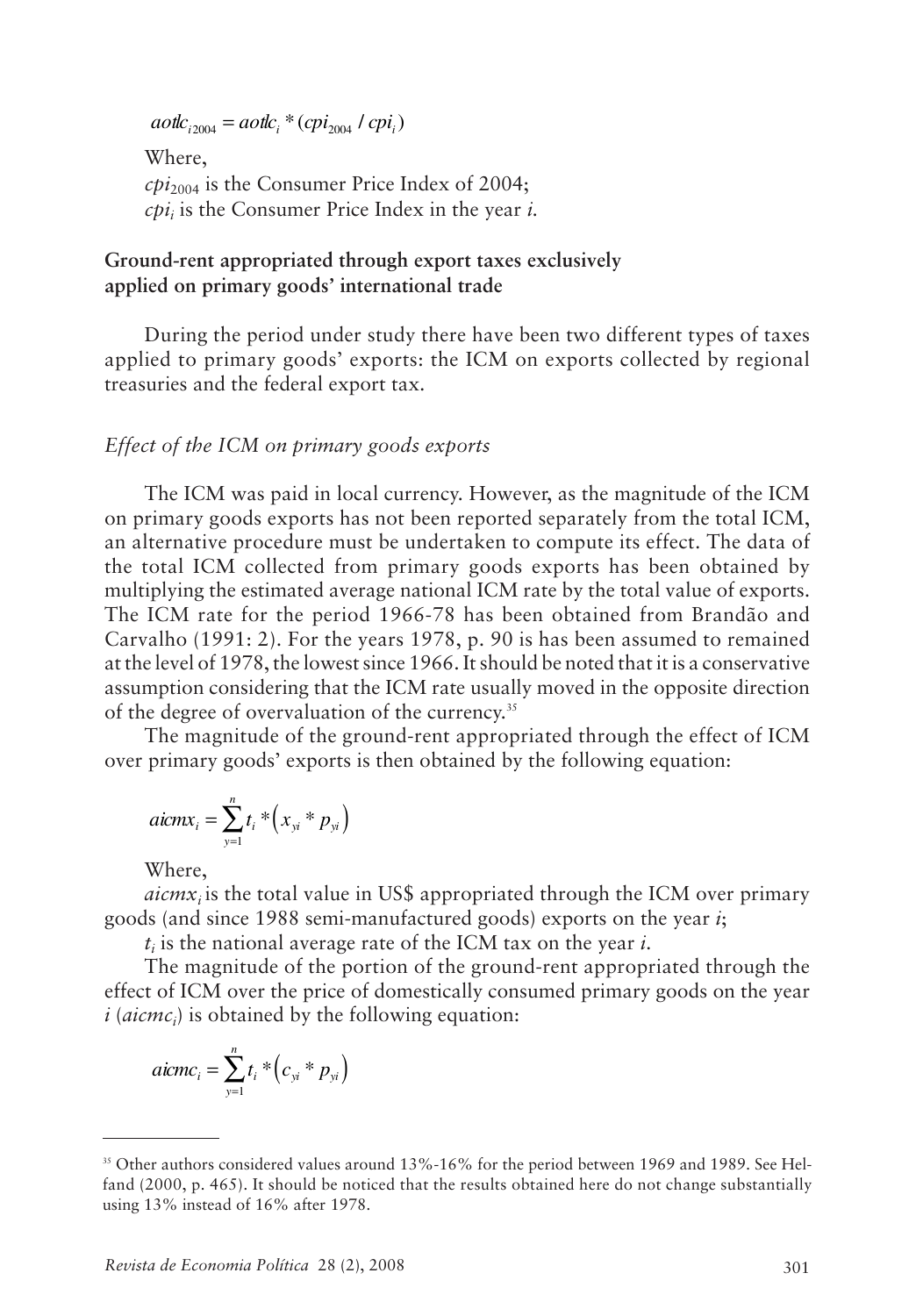The total magnitude in current US\$ on the year *i* appropriated through the ICM (*aicmt<sub>i</sub>*) is then:

 $a$ *icmt*<sub>*i*</sub> =  $a$ *icmx*<sub>*i*</sub> +  $a$ *icmc*<sub>*i*</sub>

In order to express *aicmt* in current local currency it is necessary to multiply it by the nominal exchange rate:<sup>36</sup>

 $a$ *icmtlc*, =  $a$ *icmt*, \* *ner*,

Its magnitude in local currency of constant purchasing power is:

 $\textit{aicmtlc}_{i;\text{2004}} = \textit{aicmtlc}_{i} * (\textit{cpi}_{\text{2004}} / \textit{cpi}_{i})$ 

# *Effect of national export taxes applied on primary goods exports*

The total magnitude of the ground-rent appropriated through the effect of the national export taxes (*axtt*) is composed of that appropriated over exports (*axtx*) and that appropriated through the effect export taxes had over the price of domestically consumed primary goods (*axtc*). The first portion if obtained from the 'Public Finances' section of the Anuario Estatistico (AE). The second portion, *axtc*, is calculated in the following way:

$$
axtc_i = \sum_{y=1}^{n} xt_i * c_{yi}
$$
  

$$
xt_i = XT_i / X_i
$$
  

$$
axtt_i = XT_i + axtc_i
$$

Where,

 $xt<sub>i</sub>$  is the export tax rate in the year  $i$ ;

 $XT_i$  are total exports taxes<sup>37</sup> collected in the year *i*;

*Xi* are total exports of primary goods in local currency in the year *i.*

The total magnitude of the portion of the ground-rent appropriated through the effect of export taxes expressed in local currency of constant purchasing power is then:

$$
axt_{i2004} = axt_{i} * (cpi_{2004} / cpi)_{i}
$$

# **Ground-rent appropriated through the effect of controls and maximum prices**

In order to measure the magnitude of the portion of the ground-rent appropriated through the effect of policies controlling the international trade of primary goods and their domestic prices, it is necessary to compare the FOB price

<sup>&</sup>lt;sup>36</sup> The effect of the overvaluation of the currency was already considered.

<sup>&</sup>lt;sup>37</sup> Export taxes were applied only to primary goods.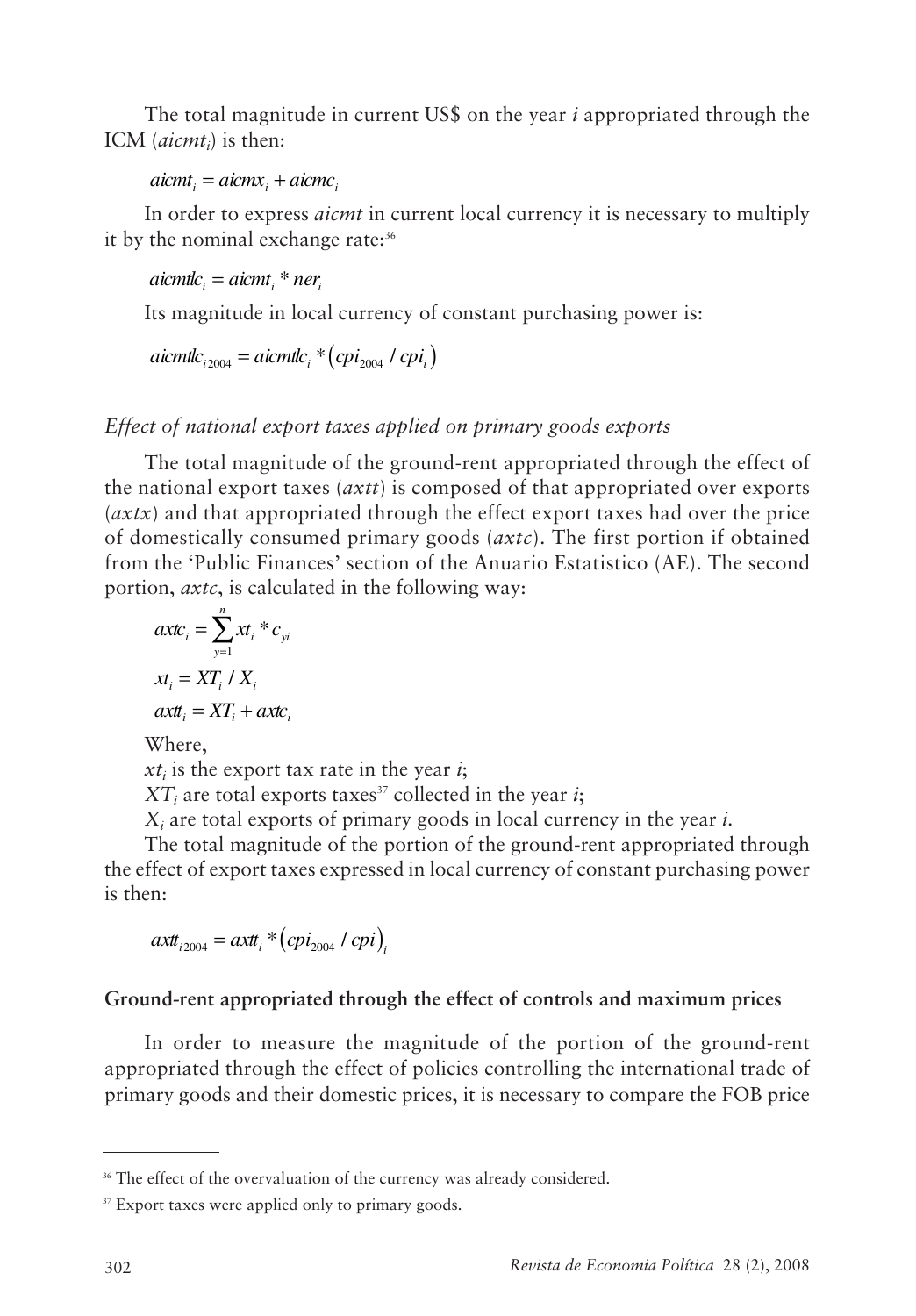(in local currency at the commercial exchange rate) of each commodity with its Free Alongside Ship (FAS) price. The latter is obtained by adding to the producer's price (PP) of every commodity the diverse costs involved in transporting, preparing and stocking it before being exported. This effect has been calculated for soybeans and cotton because they were the most affected by those policies. The PPs were obtained from IPEADATA. Transportation, commercialization and port costs for the years 1966-83 were obtained from Brandão and Carvalho (1991, pp. 53-8). For the period 1984-90 they were estimated under the assumption that total costs as portion of PPs remained equal to the average of the period 1966-83.

$$
acp_i = \sum_{y=1}^{n} (pfob_{yi} / pfas_{yi}) * tp_{yi}
$$

$$
acp_{i2004} = acp_i * (cpi_{2004} / cpi_i)
$$

Where,

 $p f \circ b_{vi}$  is the FOB price in local currency (at the commercial exchange rate) of the good *y* in the year *i*;

*pfas<sub>yi</sub>* is the FAS price in local currency of the goods  $\gamma$  in the year *i*.

#### **Ground-rent appropriated through 'contribution quotas'**

'Contribution quotas' for coffee and cocoa were collected in local currency, except for the case of coffee between 1961 and 1964 when they were a fixed sum per 60kg bag paid in US\$. The value of coffee's total 'contribution quota' for 1961-64 was calculated by multiplying the yearly average fixed sum per bag by the total bags exported each year.<sup>38</sup> This total was then converted in local currency by the PPP exchange rate. The value of the 'contribution quotas' for the period 1965-83 for coffee and 1962-83 for cocoa were obtained from Brandão and Carvalho (1991, p. 249). The combined total values of the 'contribution quotas' of coffee and cacao for 1984 and of coffee for the period 1987-90 were obtained from the Relatorio do Banco Central do Brasil.39

The total value of the contribution quotas in local currency of constant purchasing power is:

$$
cq_{i2004} = \sum_{y=1}^{n} cq_{yi} * (cpi_{2004} / cpi_i)
$$

Where,

*cqyi* is the value in current local currency of the 'contribution quota' of the good *y* during the year *i*.

<sup>&</sup>lt;sup>38</sup> The yearly average fixed sum was calculated using data from Carvalho Filho (1976, pp. 112-7).

<sup>39</sup> 'Contribution quotas' were transformed into export taxes in 1985 and were reintroduced for coffee in 1987.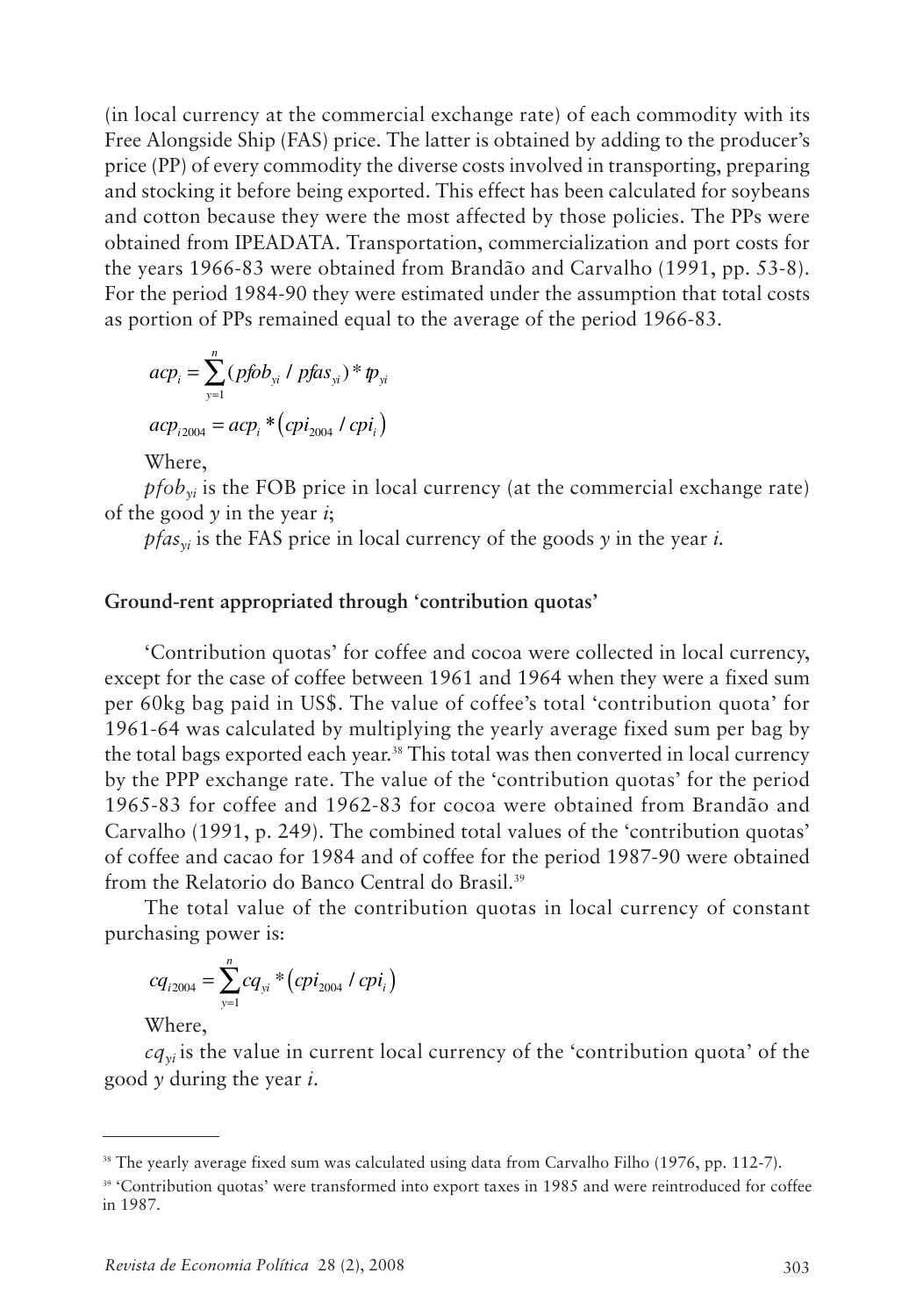# **Total magnitude of the appropriated ground-rent**

The total magnitude of the ground-rent appropriated through the different effects during each year in local currency of constant purchasing power *(atlc*<sub>2004</sub>) is obtained by adding the partial results of all the effects:

```
\alpha ti c_{i2004} = \alpha \text{ of } c_{i2004} + \text{ aicmtl } c_{i2004} + \text{ axttl } c_{i2004} + \text{ acp}_{i2004} + \text{ cq}_{i2004}
```


Graph 2 Approprietion of the value of primary productions. In millions of 2004 R\$.

Sources: See text.

Notes: RL = Ground-rent appropriated by the landowners; ACP = Agrarian capital's profits.

## **Appropriated ground-rent as portion of total surplusvalue**

Up to this point an estimate of the total magnitude of the appropriated ground-rent was obtained. It is also known that the measurement slightly underestimated the actual magnitude since it did not include the effects of the overvaluation and export taxes over the domestic consumption of several 'minor' primary goods.40 In order to assess the hypothesis that the mass of appropriated ground-rent played a relevant part in sustaining the process of capital accumulation in Brazil during the period under study, its magnitude will be compared with the total surplusvalue (i.e. total profits) produced in the economy.

Total surplusvalue is calculated by deducting the wage mass and the

<sup>40</sup> It neither included the ground-rent materialised in the price of hydraulic energy whose magnitude grew notoriously during the 1980s, especially after the second 'oil shock'.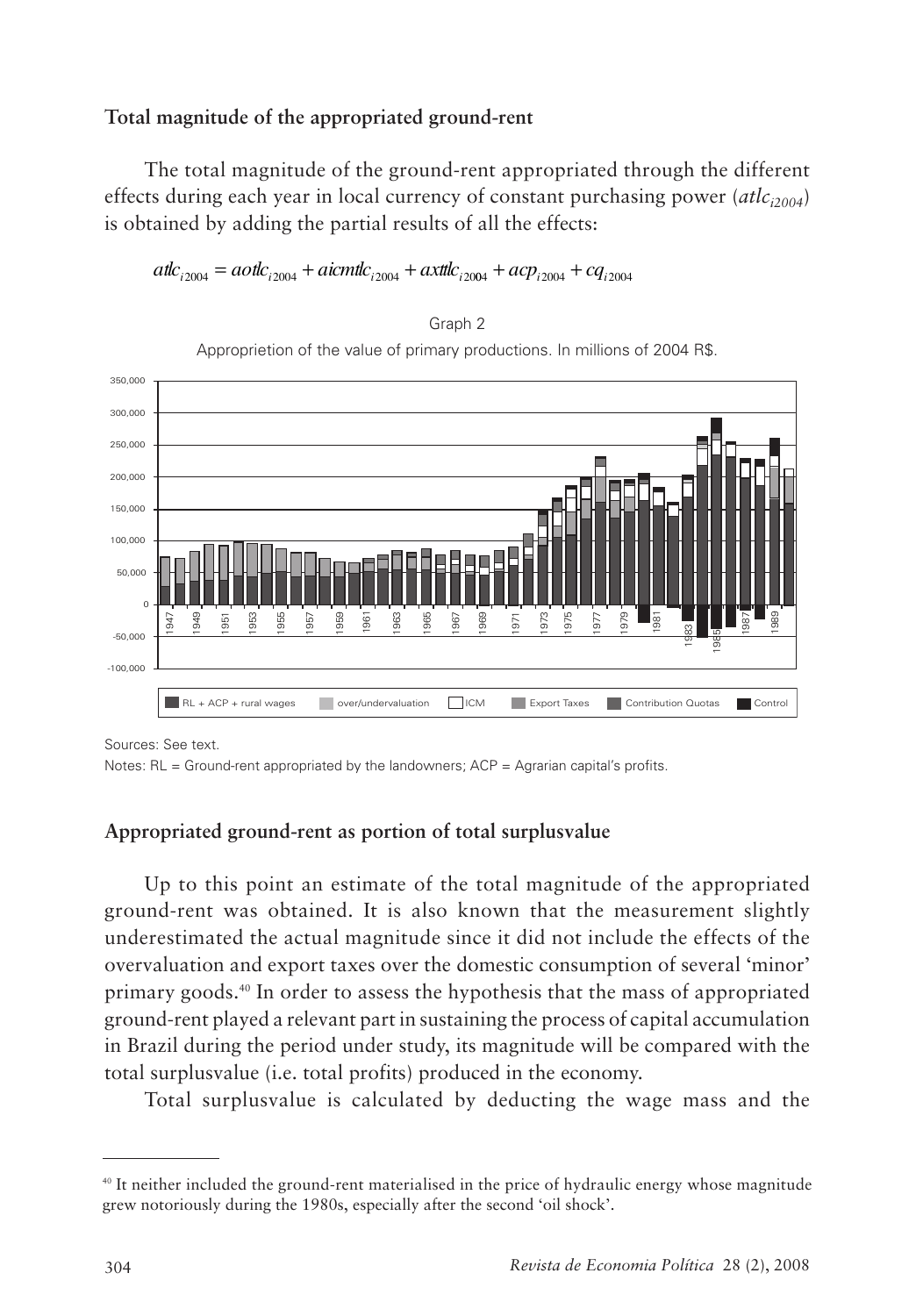depreciation of fixed capital from the GDP at factor prices. The data for the latter two was obtained from the 'National Accounts' section of AE. The wage mass was calculated by adding the rural and urban wage masses for each year. The former was estimated by multiplying the total rural employment by average annual nominal rural wages generated with the data of average rural wages from the 1980 Rural Census and an index of nominal wages provided by Bacha and Greenhill (1992). Total rural employment was estimated in the following way: the data for the inter-census years were generated by 'correcting' the total rural employment on the census years obtained form Baer (1965, p. 251) and Brandão and Carvalho (1991: 249) by the weighted average of the technical evolution of agrarian labour processes as measured by the agrarian value added at constant prices per labourer. For instance, total employment in 1951 was equal to:

 $te_{1951} = gdp_{1951} / (0.9 * gdppc_{1950} + 0.1 * gdppc_{1950})$ 

Where,

*gdp* is agrarian GDP at constant prices;

*gdppc* is agrarian GDP per labourer employed.

Total urban wages for the period 1947-60 were obtained from the AE. For the period 1961-75, they have been estimated by applying the evolution of an index of total urban employment (from the AE) and an index of industrial wages obtained from Bacha (1986) to the value of 1960. The values for the years 1976- 90 were estimated by applying the combined evolution of total industrial employment and nominal wages in São Paulo (from IPEADATA) to the value of urban wage mass of 1975. Both estimations were made under the assumption that non-industrial urban employment and wages evolved in synchrony with industrial employment and wages. The annual data on fixed capital depreciation was obtained from the National Accounts section of the AE.

The following figure plots the mass of the appropriated ground-rent as percentage of total surplus-value. It can be observed that that proportion averaged 44% between 1947 and 1960, when the overvaluation of the currency was at it highest point and major investments in public companies and infrastructure (including the *Plano de Metas* and the construction of Brasilia) were taking place. It decreased afterwards, averaging 15% between 1961 and 1975, and decreased continuously thereafter. It should be noticed that during the 'miracle' the appropriated ground-rent constituted, on average, 16% of total profits. Moreover, it is also interesting to observe that the 'expansionist' polices implemented in 1967, and sometimes considered the origin of the 'miracle', were correlated with an increase of both the magnitude of the ground-rent available in the economy (see Graph 2 above) and its appropriated portion which jumped form 12% of total profits during the crisis year of 1964 to 22% in 1967. It should also be remarked that after 1975 the constant contraction of the absolute magnitude of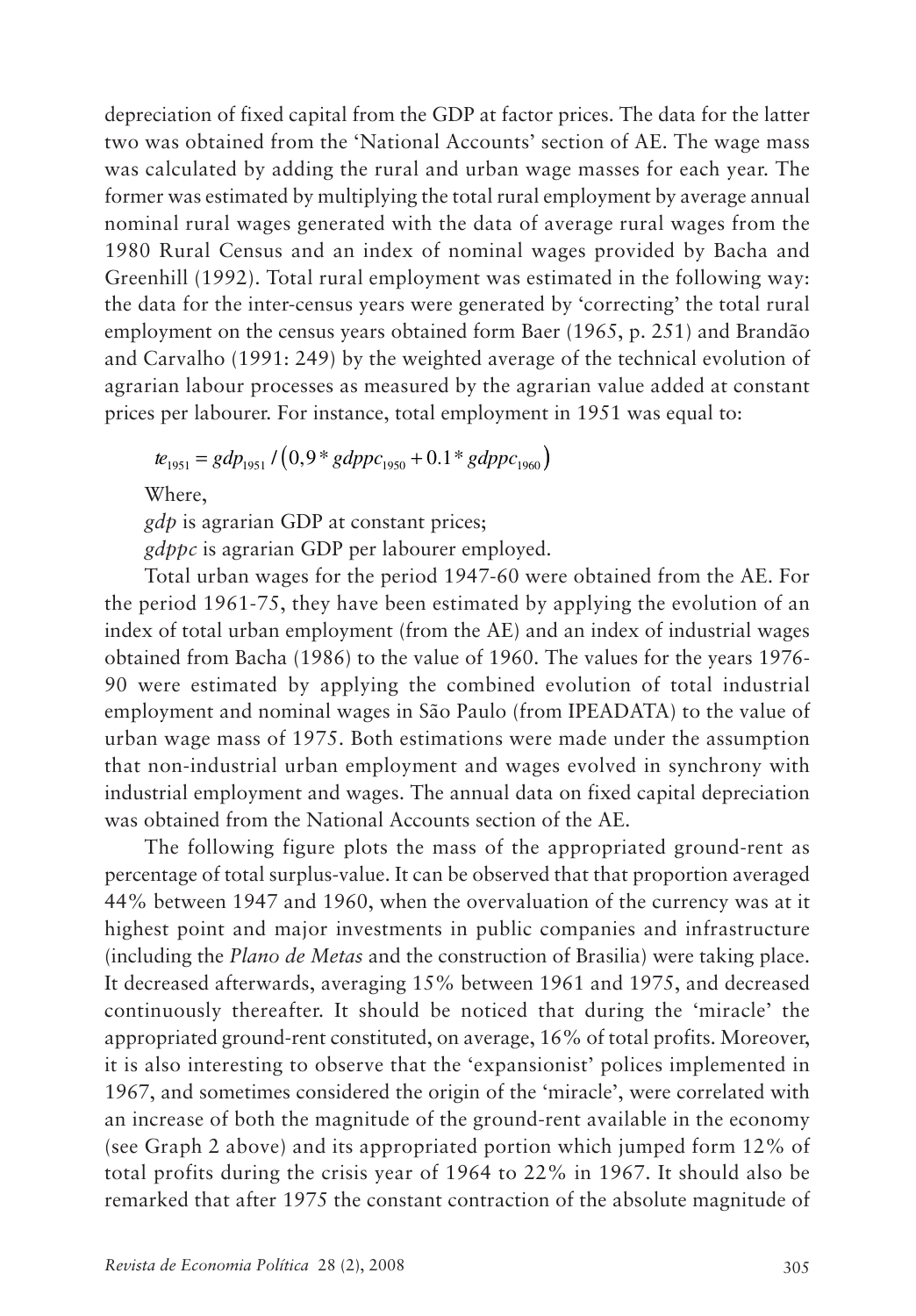the appropriated ground-rent manifested in a continuous reduction of its capacity to sustain the economy's profitability.





Sources: See text

### INFLOW OF FOREIGN CREDIT

Between the end of WWII and 1981, especially after 1968, the ground-rent was not they only source of extraordinary wealth that fed the process of capital accumulation in Brazil. It was complemented by the inflow of external credit. Though the reasons of this phenomenon and its consequences over the long-term process of development in Brazil have been a matter of intense discussion,<sup>41</sup> it is generally agreed that foreign credit capital flew substantially to Brazil during that period.

In effect, between 1947 and 1981, the new loans contracted externally netted from the service of previously acquired external liabilities equalled an annual average of approximately 4% of total profits produced in the economy. The great bulk of those funds were publicly borrowed and used to finance the activities of state-owned companies and, since 1968, also to sustain the overvaluation of the currency through the constant reposition of the Central Bank's reserves after the regular deficit incurred in the current account.<sup>42</sup>

The evolution of the net inflow of credit capital, converted into local currency by the PPP exchange rate, and its quantitative relation with the mass of total profits are plotted in the following figure. It can be noted that both the absolute

<sup>41</sup> See Fonseca (2001) and Bresser-Pereira (1984) for contrasting perspectives.

<sup>&</sup>lt;sup>42</sup>The harvests of the years 1963-64 were particularly poor.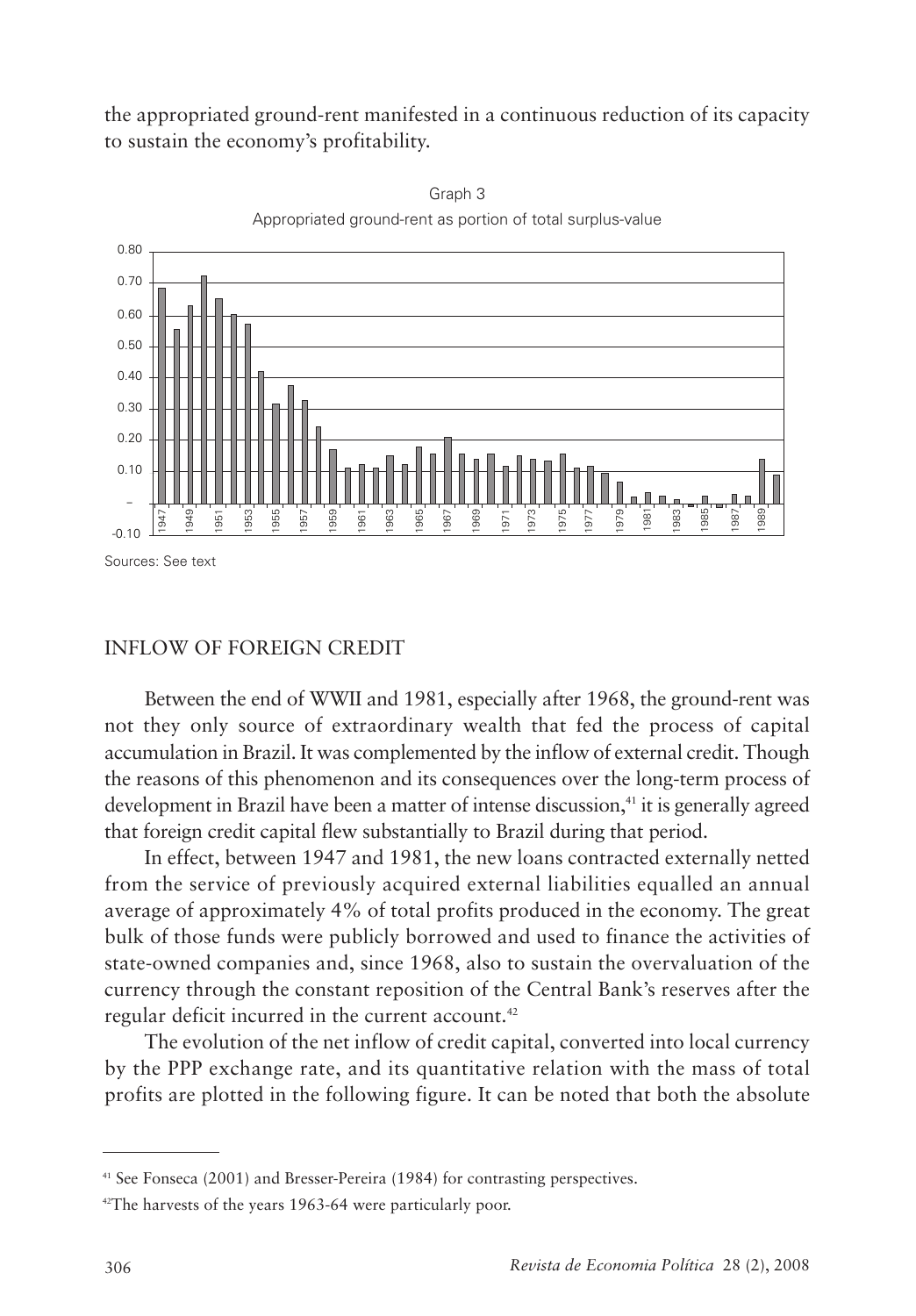magnitude of the net inflow of credit capital and its relationship with capital's total profits accelerated notoriously during the 'miracle' and decelerated markedly at the end of the 1970s. It can also be observed that the flow of credit capital remained largely negative during the 'lost decade' of the 1980s.





## EVOLUTION OF THE PRODUCTION OF SOCIAL WEALTH IN BRAZIL

It is frequently argued that the evolution of the Brazilian economy has been closely dependent on the evolution of the terms of trade of its exports and the cost of external borrowing. In effect, the price of its primary exports is actually one of the determinants of the magnitude of the ground-rent available for appropriation by industrial capital. The other determinants are the international price of non-exported primary goods, the total production of primary goods and the difference between local natural conditions for the production of primary goods and those prevailing in the world's marginal lands. The cost of external borrowing is, on its turn, probably the most important determinant of the flows of credit capital to Brazil. In fact, while the combined masses of extraordinary wealth (i.e. ground-rent and net inflow of credit capital) available in the economy grew at the pace of its requirement by industrial capital, determined by the difference between the local and international scales of production, the Brazilian economy managed to grow substantially. This was usually the case between WWII and 1980, with the exception of the years 1964-67. When the opposite happened, as was commonly the case after 1980, the Brazilian economy stagnated.

Source: Banco Central do Brasil.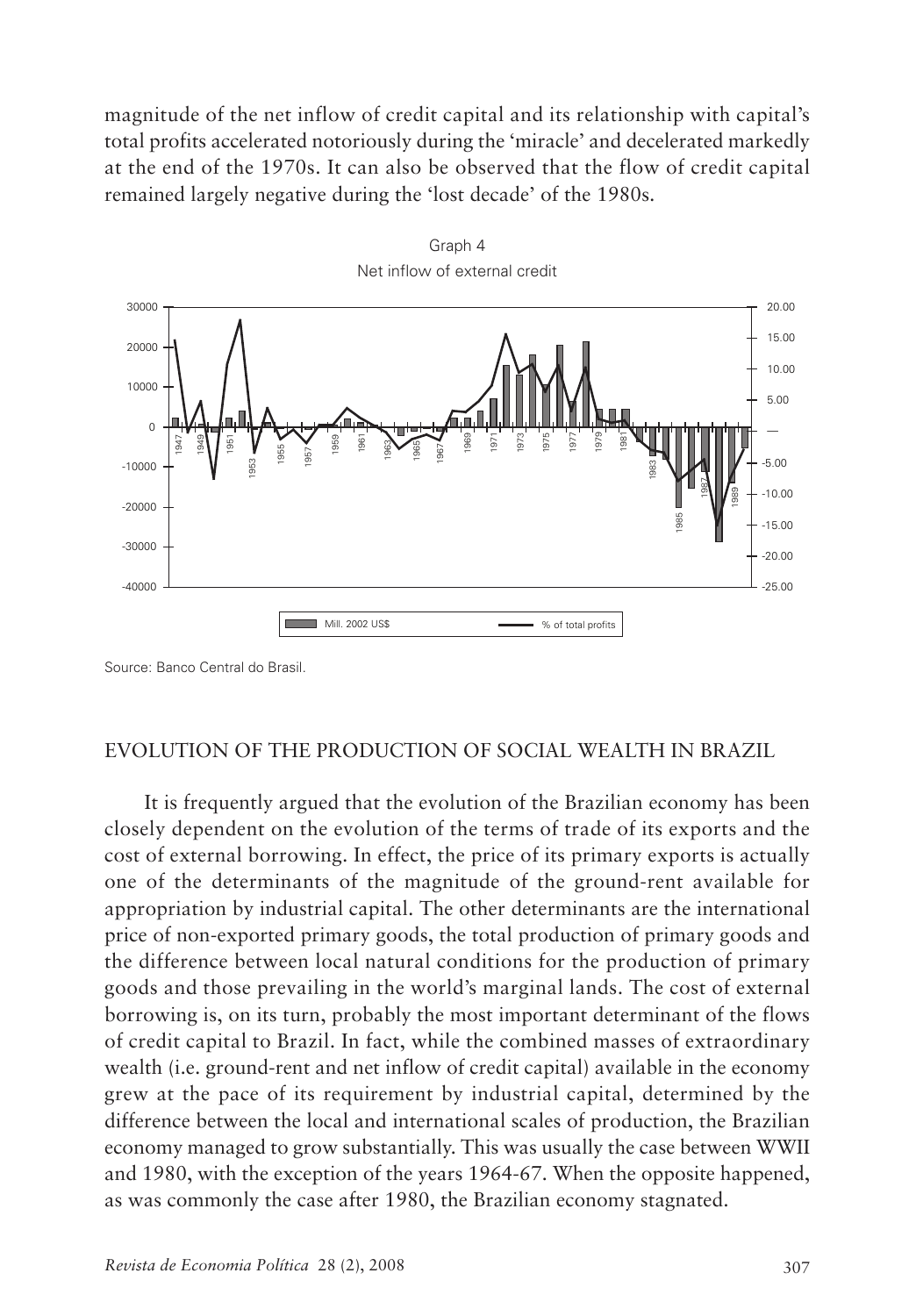This can be observed from the following two figures. The first plots the evolution of the combined masses of the appropriated ground-rent and the net inflow of external credit as percentage of total surplus-value. The second figure plots the evolution of the value of total production in Brazil between 1947 and 1990, measured by the GDP in local currency of constant purchasing power, using the CPI as deflator, and the evolution of physical production (i.e. GDP at constant prices of 2004). Since in capitalism social wealth is not expressed in the quantity of goods and services produced but in their value, the former is used here to measure the evolution of the magnitude of the Brazilian process of capital accumulation.

Several further observations can be taken from both figures. First, it can be noticed that the crisis of 1964-67 was concurrent with a contraction of both the appropriated ground-rent<sup>43</sup> and the net inflow of credit which became negative. Secondly, it can be seen that despite the fact that there was a relative robust economic recovery between 1968 and 1970, the period of strongest growth in the production of value was 1971-74 which was correlated with the peak in the mass of appropriated ground-rent and of the net inflow of external credit. Thirdly, it can be observed that though the economy began to slowdown in 1975, growth rates remained relatively high until 1980, when the reduction of the capacity of the combined masses of the extraordinary wealth to sustain capital's profitability became more compelling. Moreover, the magnitude of the 1980s crisis corresponded to the sharp contraction of the availability of those extraordinary sources of wealth.



Graph 5 Appropriated ground-rent plus net inflow of external credit

Source: See text.

<sup>&</sup>lt;sup>43</sup> The harvests of the years 1963-64 were particularly poor.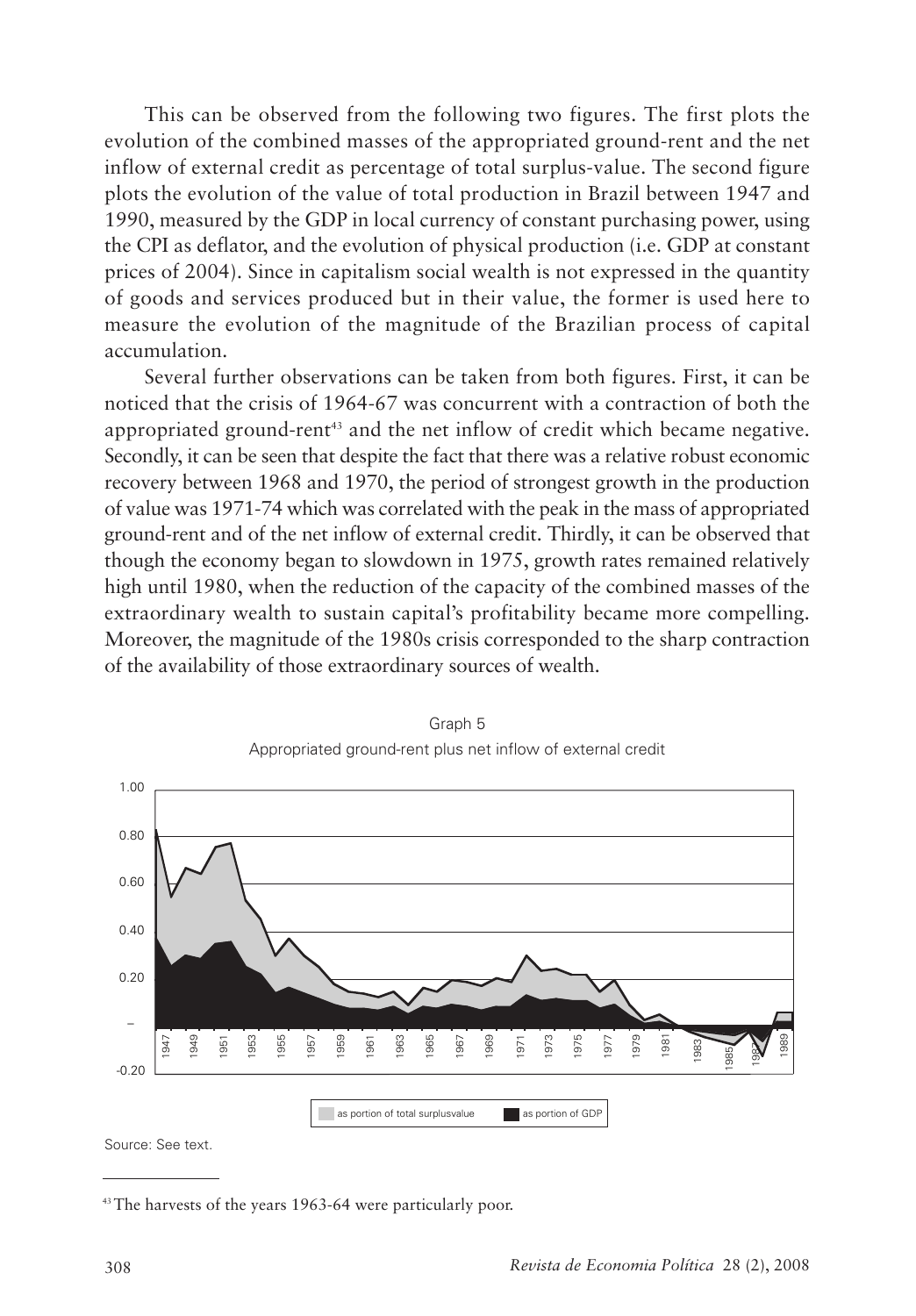



Source: IPEADATA.

## **CONCLUSION**

The aim of the present paper was to advance an alternative measurement of the magnitude of the extraordinary wealth appropriated by industrial capital in Brazil between the end of WWII and the late 1980s. This was done in order to shed some light over the trajectory of the Brazilian economy from the 'miracle' to the 'lost decade'. These masses of wealth, it was argued, were composed of the ground-rent and the net inflow of credit capital. In order to accomplish that measurement, the forms of appropriation of those masses of extraordinary wealth by industrial capital were analysed first.

It was shown, hopefully convincingly, that the performance of the Brazilian economy during that period was highly dependent on the evolution of the mass of appropriated ground-rent and the inflow of external credit. This, however, has not answered the most important question: *why did this happen?* Or, in other words, *what specific kind of process of capital accumulation have both sources of extraordinary wealth fed?*

The answer to the last question, which exceeds the goals of the present paper, will surely advance an alternative explanation on the development of capitalism in Brazil and to question of why the Brazilian economy could not overcome its dependence of the evolution of the terms of trade of its exports and the costs and availability of external loans.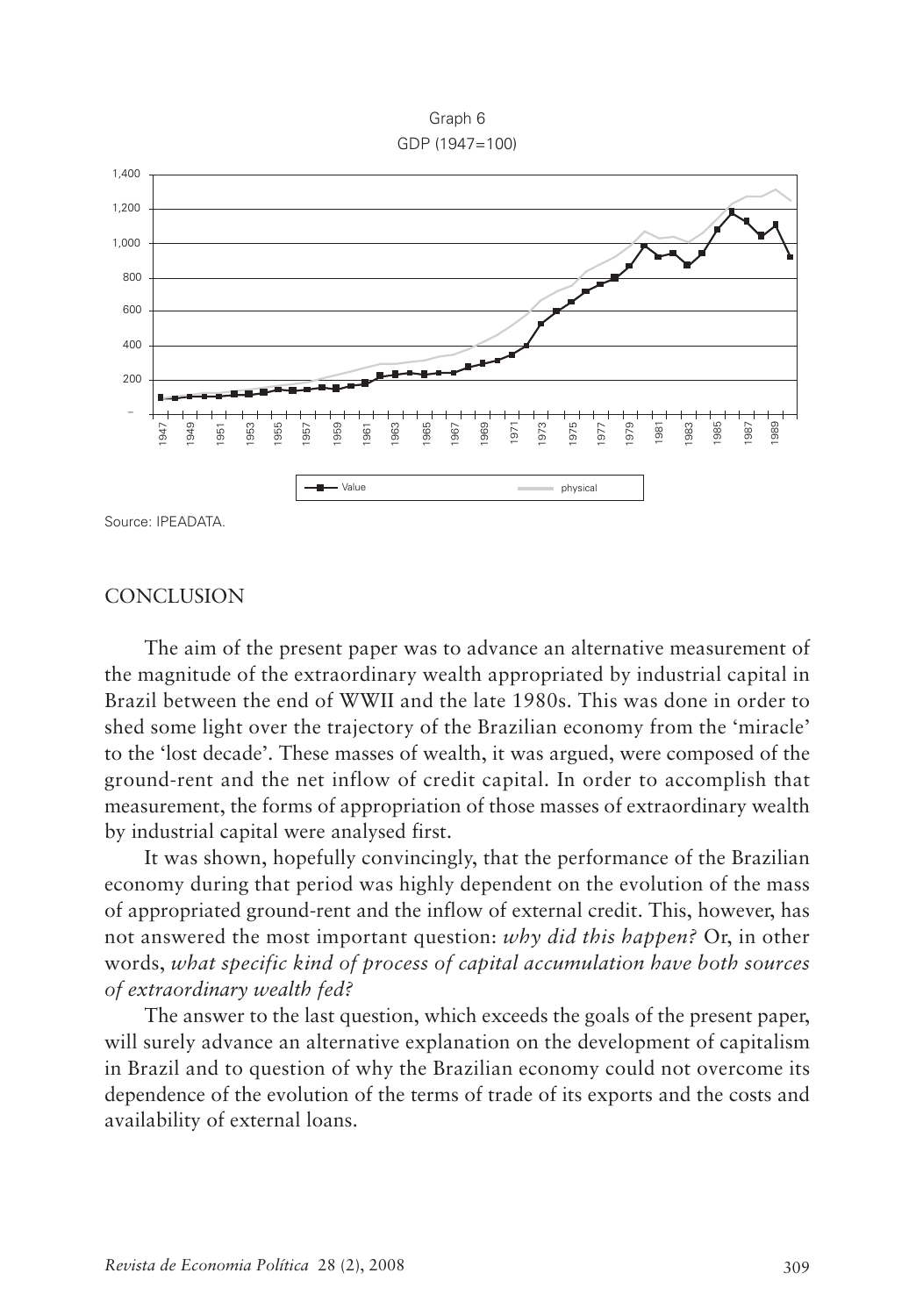## **REFERENCES**

- ABREU, M. de Paiva, et. al. (1990), *A Ordem do Progresso: Cem anos de Política Econômica Republicana (1889-1989*). Rio de Janeiro: Campus.
- ANDRADE ALVES, E.R. de and A.C. PASTORE (1978), 'Import Substitution and Implicit Taxation of Agriculture in Brazil', in *American Journal of Agrarian Economics*, December: 865- 871.
- ANGLADE, C. (1985), 'The State and Capital Accumulation in Contemporary Brazil', in Anglade, C. and C. Fortin (eds.), *The State and Capital Accumulation in Latin America* Vol. 1, London: Macmillan.
- ANUÁRIO ESTATISTICO DO BRASIL, Vol. 11-52, Instituto Brasileiro de Geografia e Estatística.
- AVELÃS NUNES, A.J. (1990), *Industrialización y desarrollo: La economía política del modelo brasileño de desarrollo*, Mexico: F.C.E.
- BACHA, E.L. (1978), 'O papel do café na economia brasileira: do pós-guerra a meados dos anos 60', in Bacha, E.L., *Os Mitos de uma Década*, Rio de Janeiro: Paz e Terra.
- BACHA, E.L. (1986), *El milagro y la crisis: economía brasileña y latinoamericana*, México: F.C.E.
- BACHA, E.L., and GREENHILL, R. (1992), *150 Anos de Café*, Rio de Janeiro: Marcellino Martins & E. Johnston.
- BAER, W. (1965), *Industrialization and economic development in Brazil*, Homewood: Irwin.
- BAER, W. (1995), *The Brazilian Economy: Growth and Development*, Westport: Praeger.
- Banco Central do Brasil, Series Temporais, http://www4.bcb.gov.br/pec/series/port/.
- BARATA DE PAULA PINTO, M. (1983), "Exportações brasileiras de manufaturados: crescimento e mudança de estrutura", São Paulo, Instituto de Pesquisas Econômicas.
- BATISTA, J.C. (1992), *Debt and Adjustment Policies in Brazil*, Boulder: Westview Press.
- BRANDÃO, A.S.P. and J.L. CARVALHO (1991), *Trade, Exchange Rate, and Agricultural Pricing Policies in Brazi*l, Washington D.C.: The World Bank.
- BRESSER-PEREIRA, L. C. (1984), *Development and Crisis in Brazil, 1930-1983*, Boulder: Westview Press.
- CARVALHO FILHO, J.J. de (1976), *Poli?tica cafeeira do Brasil, seus instrumentos, 1961-1971*, Sa?o Paulo: IPE.
- FONSECA, M.A.R. de (2001), 'Analysis of Brazil's Macroeconomic Trends', in Guilhoto, J.J.M. and G.J.D., Hewings (eds.), *Structure and Structural Change in the Brazilian Economy*.
- GUDIN, E. (1969), 'The chief characteristics of the post-war economic development of Brazil', in Ellis (ed.), *The Economy of Brazil,* Berkeley: University of California Press.
- GRAHAM D.H., et. al. (1987), 'Thirty Years of Agricultural Growth in Brazil: Crop Performance, Regional Profile, and Recent Policy Review', *Economic Development and Cultural Change*, 36 (1): 1-34.
- HELFAND, S.M. (1999), 'The Political Economy of Agricultural Policy in Brazil: Decision Making and Influence from 1964 to 1992', *Latin American Research Review*, 34 (2): 3-41.
- HELFAND, S.M. (2000), 'Interests Groups and Economic Policy: Explaining the Pattern of Protection in the Brazilian Agricultural Sector', *Contemporary Economic Policy*, 18 (4): 462-476.
- INSTITUTO DE PESQUISA ECONÔMICA APLICADA (IPEA), IPEADATA.
- IÑIGO CARRERA, J. (2007), *La formación económica de la sociedad argentina, Volumen I, Renta agraria, ganancia industrial y deuda externa 1882-2004*, Buenos Aires: Imago Mundi.
- MALAN, P., J. BERGSMAN, (1970), 'The Structure of Industry Protection in Brazil', *Revista Brasileira de Economia*, 24 (2): 145-189.
- MARX, K. (1981), *Capital Vol. III*, Penguin Books.
- NUNBERG, B. (1987), 'Structural Change and State Policy: The Politics of Sugar in Brazil Since 1964', *Latin American Research Review*, 21 (2): 53-92.
- OLIVEIRA, J.C., (1986), 'Trade Policy, Market 'Distortions', and Agriculture in the Process of Economic Development: Brazil, 1950-1974', *Journal of Development Economics*, 24 (1): 91- 109.